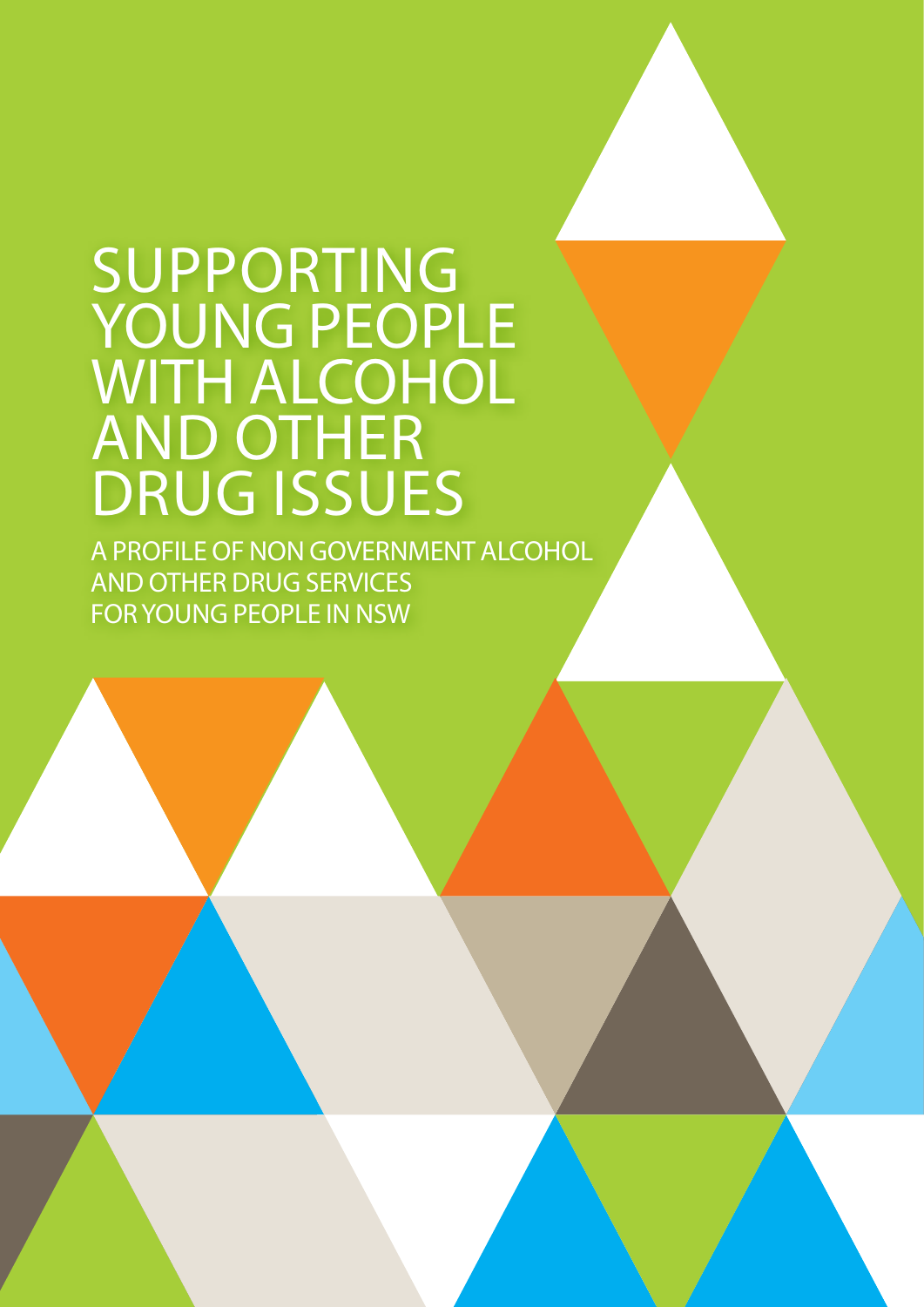

SUPPORTING YOUNG PEOPLE WITH ALCOHOL AND OTHER DRUG ISSUES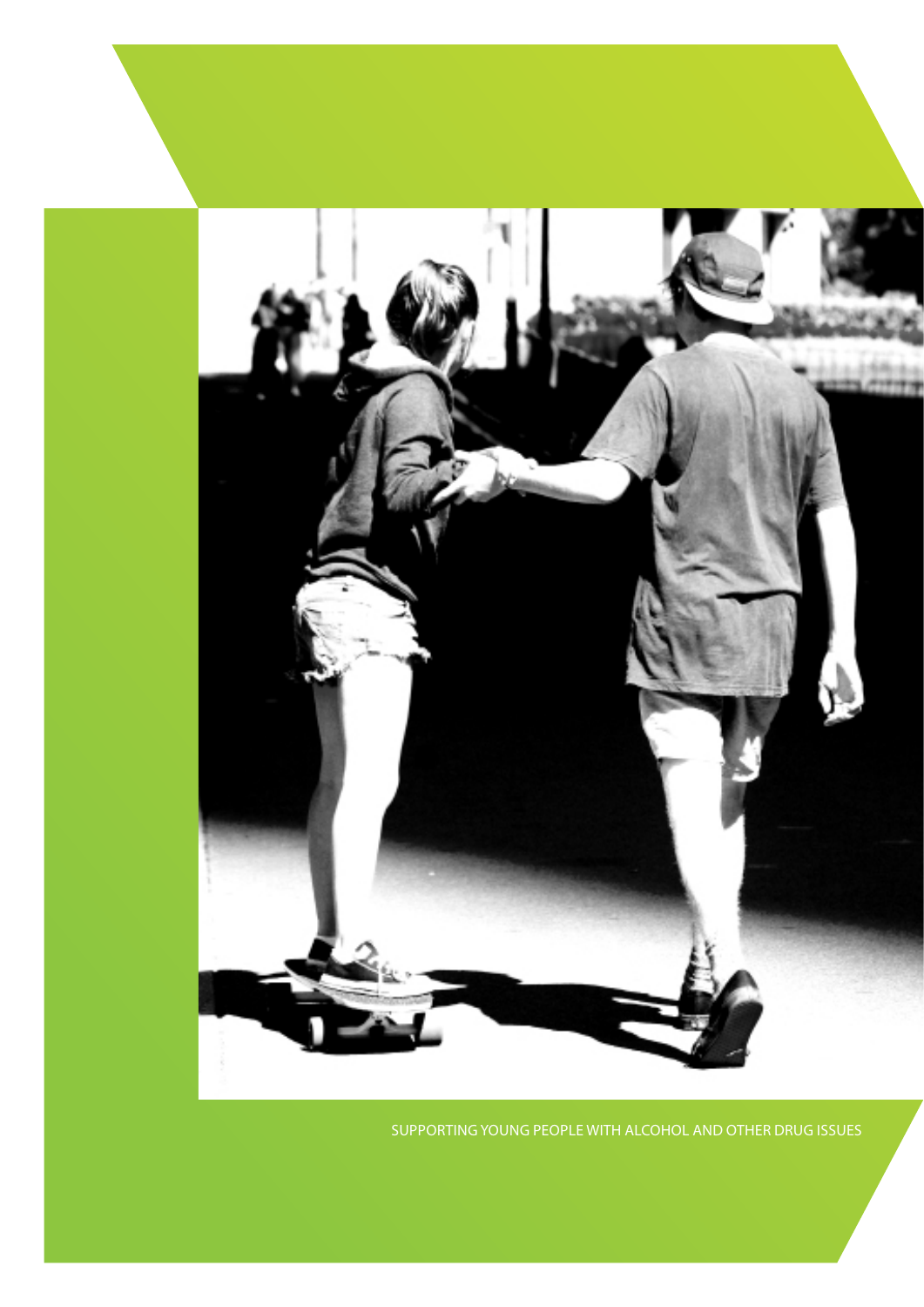# INTRODUCTION

### ABOUT THE RESOURCE

This resource provides an overview of the specialist non government youth services providing alcohol and other drug (AOD) services in NSW who are members of the Youth AOD Services Network.

One strategy of the Network is better promote the work of youth AOD services to young people and their families, service providers and the broader community. For a detailed referral directory of youth services visit the NADA website www.nada.org.au/ nada-focus-areas/youth.

*Please note: The information in this resource is up to date as of February 2015. For more detailed information about the organisations profiled in this resource contact service providers directly.* 

## YOUNG PEOPLE AND ALCOHOL AND OTHER DRUG USE

Young people who access alcohol and other drug treatment are a diverse, vulnerable and complex population. The Health of Children and Young People in NSW Report<sup>1</sup> indicates that for those young people experiencing problems with alcohol use rates of emergency department visits have remained high for 15-24 year olds. More specifically alcohol-attributable hospitalisations are highest among young males, young aboriginal people and young people living in more remote and lower socioeconomic status areas.

The NSW Health Report<sup>2</sup> also identifies that rates of emergency department visits for drug overdose were highest among young people aged 15-24 years and have risen among females aged 15-19 years (from 384 per 100,000 in 2011 to 558 per 100,000 females in 2013).

The need for specialist AOD services for young people experiencing alcohol and other drug use issues is supported by these reports and recent statistics that indicate that approximately 41% of AOD treatment episodes in Australia are for young people aged between 10–29 years. In NSW, over a third of all AOD treatment episodes provided by the NGO sector were for young people aged between 10-29 years.<sup>3</sup>

1. Health of Children and Young People in NSW Report of the Chief Health Officer 2014, NSW Health

2. Ibid 3. AIHW 2014. Alcohol and other drug treatment services in Australia 2012-13. Drug treatment series no. 24. Cat. no. HSE 150. Canberra: AIHW. Viewed 29 September 2014 http://www.aihw.gov.au/publication-detail/?id=60129548206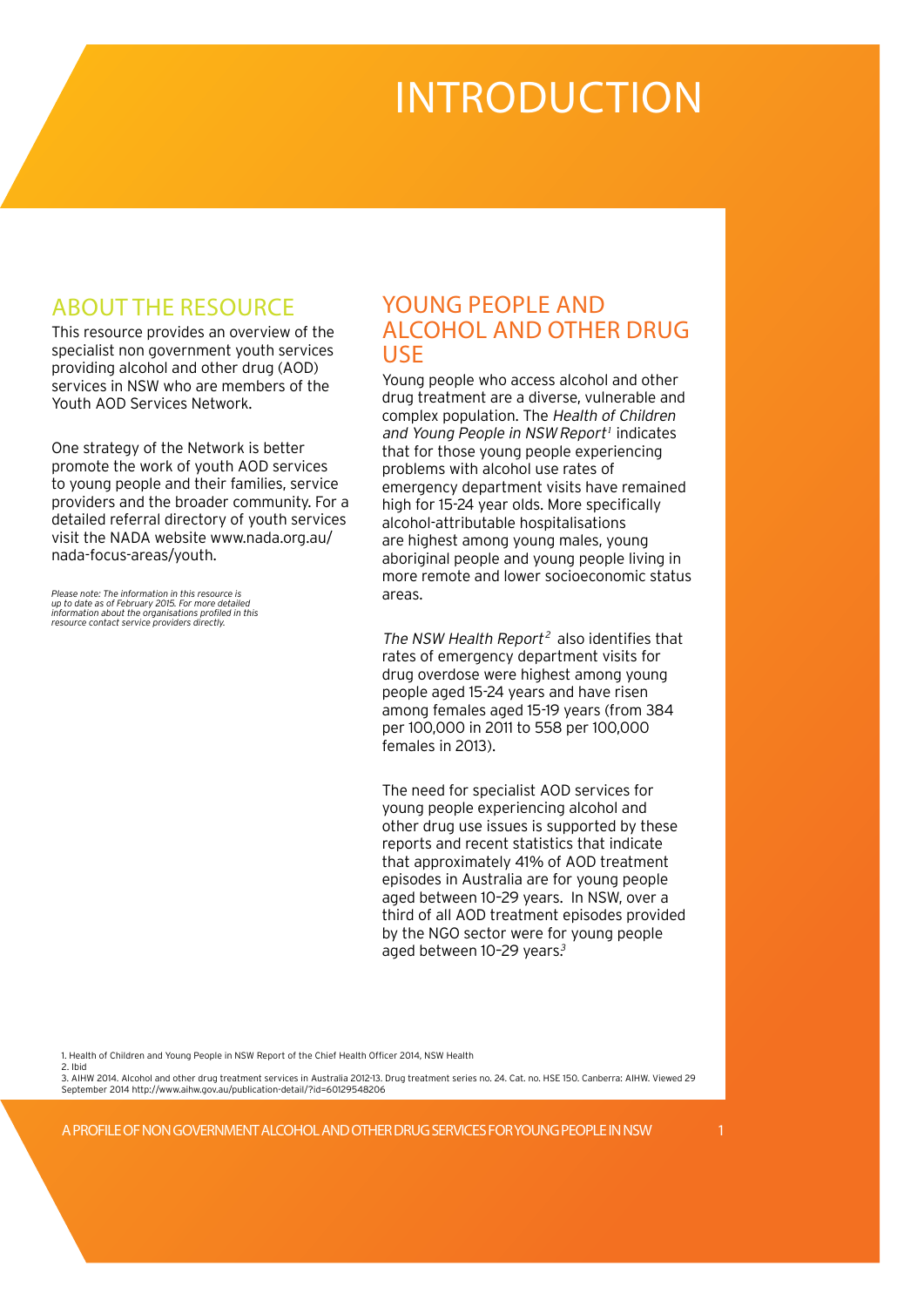# THE NETWORK



A number of specialist AOD services and programs have been established to provide appropriate youth focused responses and treatment options for those young people experiencing issues with alcohol and other drug use. These services are diverse in their nature and embrace different views and approaches to target health and social factors that contribute to young people's alcohol and drug use.

The primary reason for almost half of the young people aged between 10-19 years seeking AOD treatment and/or services was alcohol (44.5%), followed by cannabis (33.2%) and meth/amphetamine (11.6%). In comparison, cannabis (28%) is the most frequently reported reason for seeking treatment for 20-29 year olds followed by meth/amphetamine (26.1%) and alcohol (25.3%).

The majority of current services and treatments provided for 10-19 year olds include support, case management, counselling, information and education sessions. In comparison the main treatment for 20-29 year olds included residential rehabilitation, inpatient withdrawal as well as support and case management .

## ABOUT THE NETWORK

The Youth AOD Services Network comprises 15 specialist youth services providing AOD services to young people across regional and metropolitan NSW. They work together to improve outcomes for young people seeking and accessing drug and alcohol services, support and treatment in NSW.

The Network work together to enhance service provision, develop partnerships and improve referrals by increasing awareness of treatment options, sharing knowledge and resources. They also provide comment on policy and resources related to AOD treatment of young people and participating in capacity building activities together.

The Network was established in 2013 with the support of the NADA Sector Capacity Building Program funded through the Department of Health Substance Misuse Services Delivery Grant Fund in 2012 which aims to improve the capacity of non government drug and alcohol services to identify and respond to clients with drug and alcohol, mental health and other complex health and social issues. The Network compliments NADA's broader aims to reduce alcohol and drug related harm to individuals, families and the community.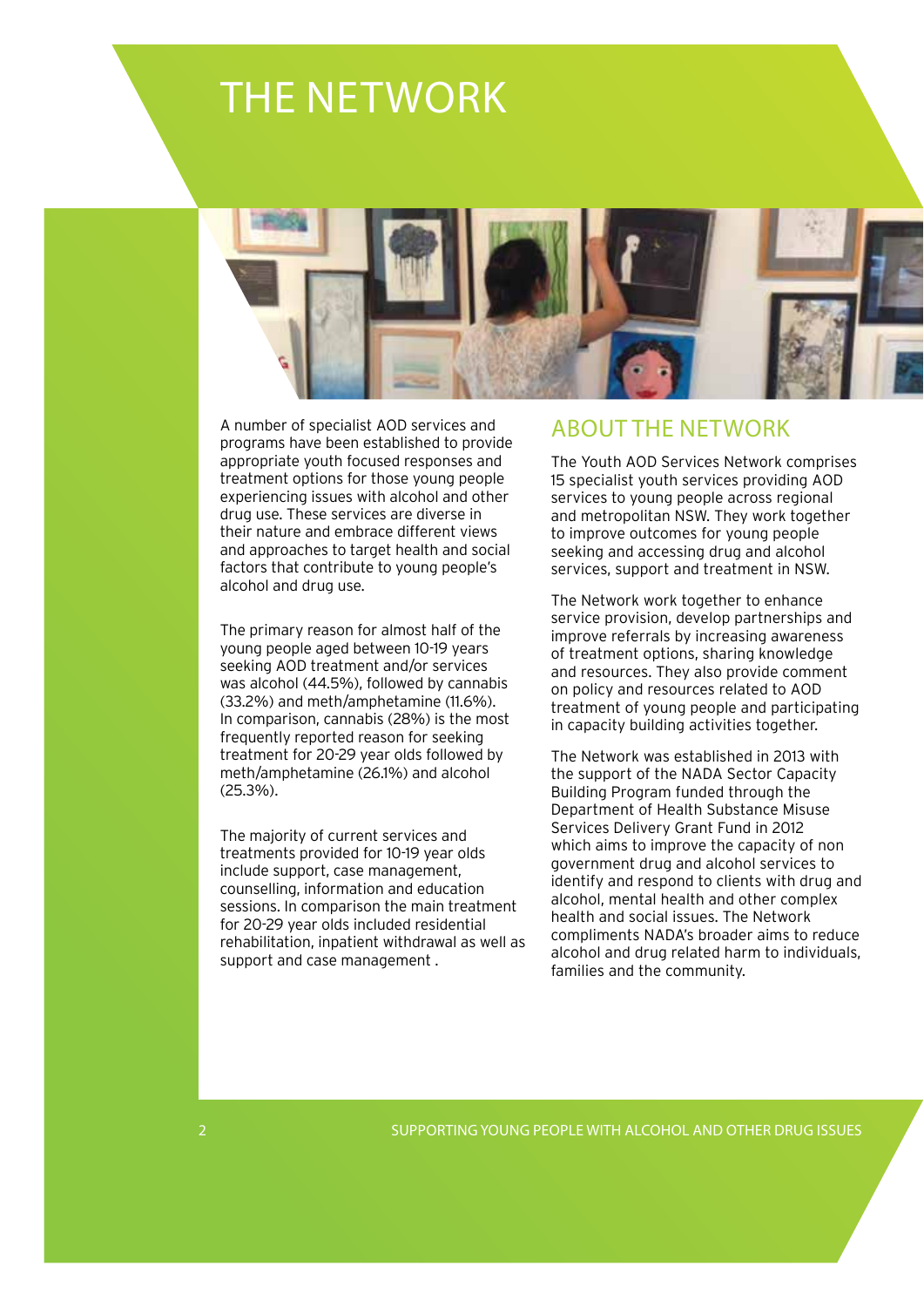## THE NETWORK MEMBERSHIP

This resource provides a brief profile of each of the 15 network members, a list of the members and a map of where each organisation is located across NSW.

The network membership illustrates the diversity of service types and approaches that exist, specifically for young people. They include:

» Youth focused prevention, harm reduction and health promotion initiatives

» General counselling services and case management

» Structured day programs and rehabilitation services

» Residential programs providing more intensive support

» Continuing / after-care programs which support young people to integrate back into the community after residential programs or following other intensive interventions.

The membership of the network is not indicative of the complete range of services provided to young people in NSW to address substance use issues, but is representative of those specialist services for young people that are members of NADA.

## NETWORK ACHIEVEMENTS

Since 2013, the Youth AOD Services Network have successfully:

» Developed a Youth AOD Service Directory that contains useful information such as target group, service type, referral and assessment processes, hours of operation and other practical service details

» Provided AOD staff with capacity building training, information, education and advice sessions on:

- social media and services
- legal issues affecting young people
- engaging with headspace
- youth mental health and substance use
- suicide prevention and intervention skills
- resilience building for young people
- psychopharmacology

» Coordinated site visits to network members sites thereby improving understanding of different service models as well as building relationships with individual staff members

» Contributed to statewide policy such as the NSW Substance Use and Young People Framework

» Coordinated and disseminated information on training opportunities and resources of interest to network members

» Contributed to the NADA Forum on Emerging Psychoactive Substances.

## **FURTHER INFORMATION**

For further information about the Youth AOD Services Network contact: **E:** [info@nada.org.au](mailto:info%40nada.org.au?subject=) **W:** [www.nada.org.au](http://www.nada.org.au )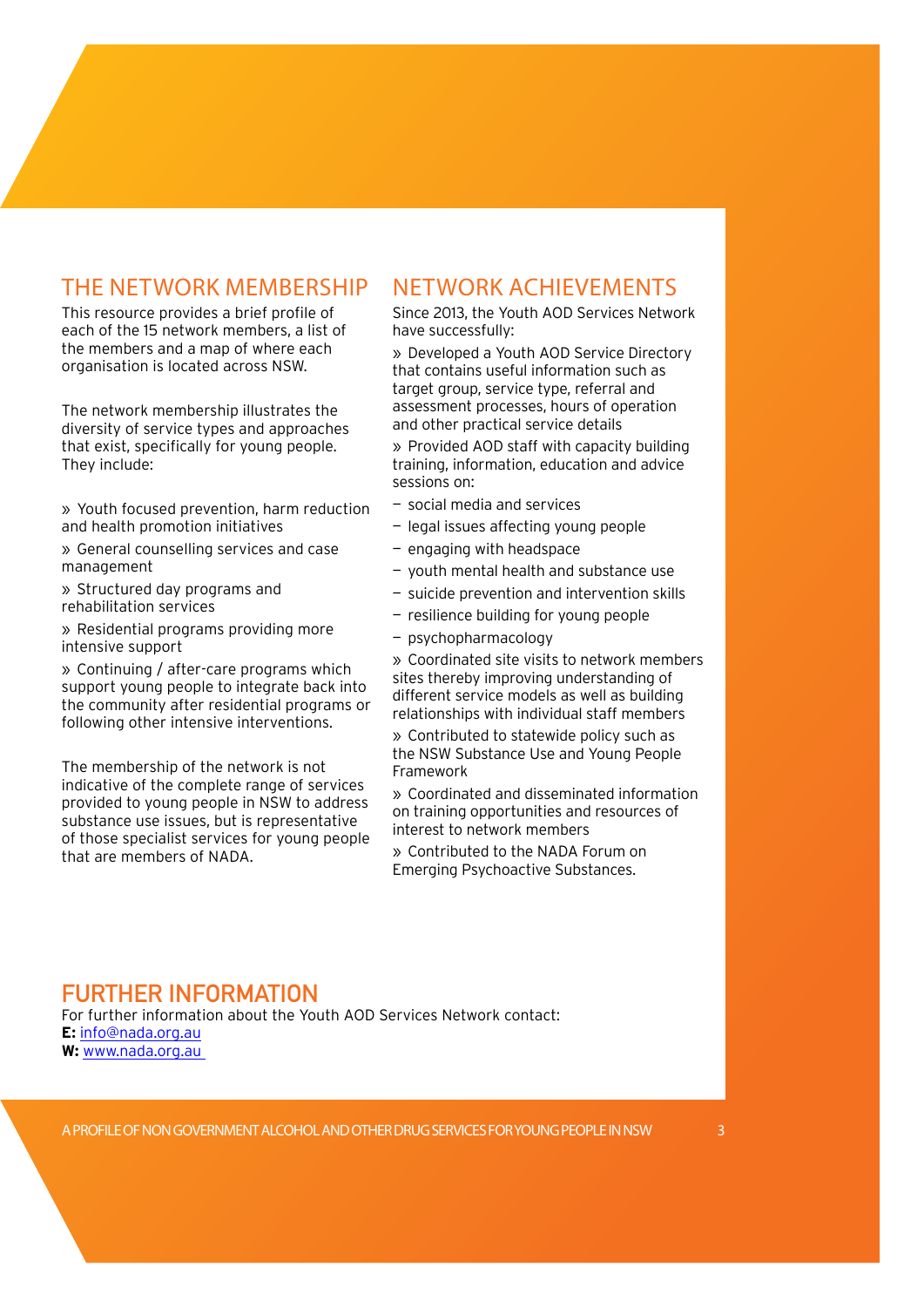# SERVICE LOCATIONS



4 SUPPORTING YOUNG PEOPLE WITH ALCOHOL AND OTHER DRUG ISSUES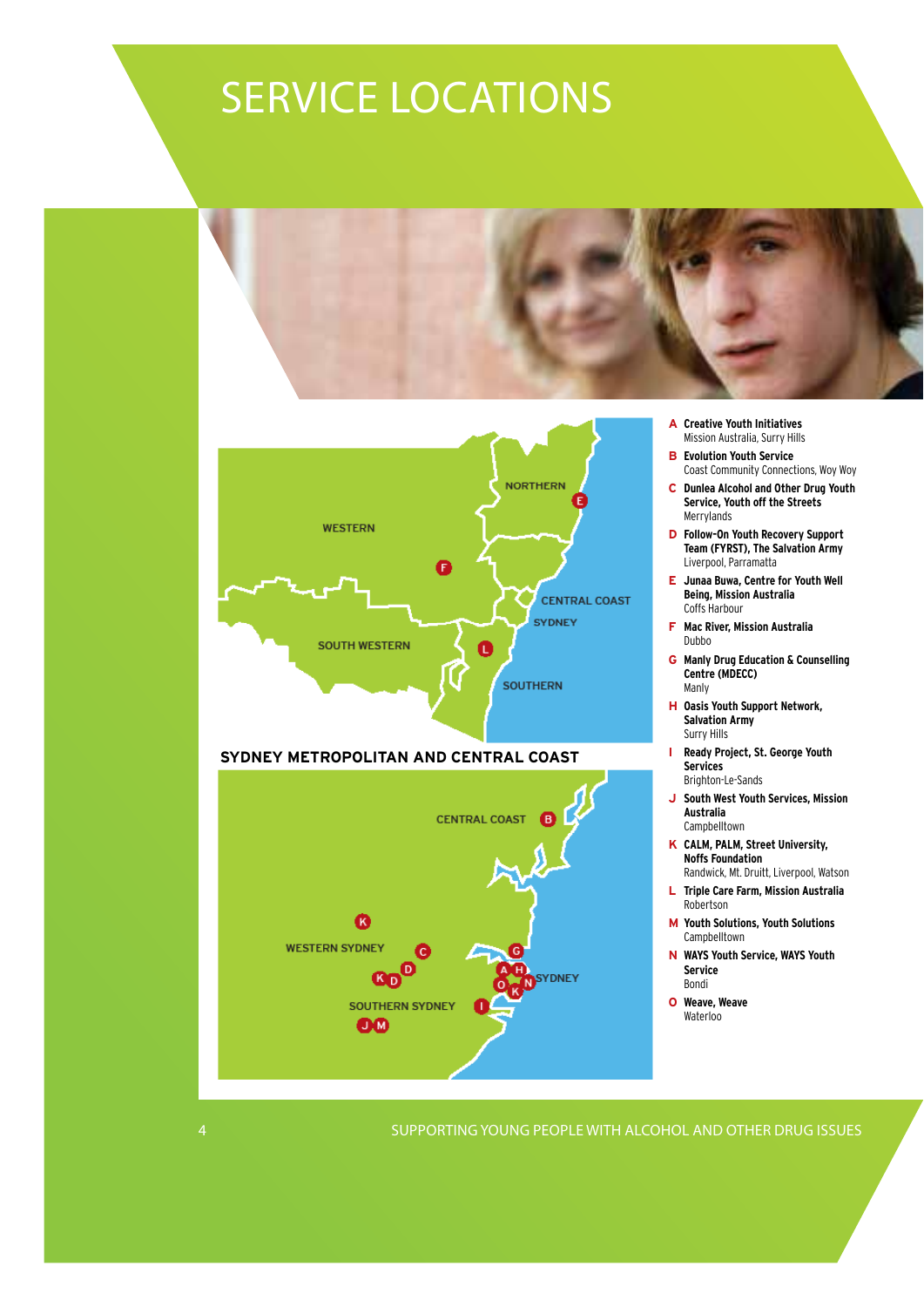# NETWORK MEMBERS

| <b>MAP</b><br><b>REF</b> | <b>NAME OF</b><br><b>SERVICE</b>                                                                                                                                         | <b>SERVICE</b><br><b>LOCATION</b>                                                     | <b>GEOGRAPHICAL AREAS</b><br><b>COVERED BY THE SERVICE</b>                                 | <b>CONTACT</b><br><b>DETAILS</b>                                                                                                                                         | <b>PAGE</b><br><b>No</b> |
|--------------------------|--------------------------------------------------------------------------------------------------------------------------------------------------------------------------|---------------------------------------------------------------------------------------|--------------------------------------------------------------------------------------------|--------------------------------------------------------------------------------------------------------------------------------------------------------------------------|--------------------------|
| A                        | <b>Creative Youth Initiatives</b><br>Mission Australia                                                                                                                   | Surry Hills, NSW 2010                                                                 | Surry Hills, Sydney Metropolitan                                                           | (02) 9356 8897                                                                                                                                                           | 6                        |
| в                        | <b>Evolution Youth Service</b><br><b>Coast Community Connections</b>                                                                                                     | Woy Woy, NSW 2256                                                                     | Gosford, Central Coast                                                                     | (02) 4342 7640                                                                                                                                                           | $\overline{7}$           |
| C                        | Dunlea Alcohol and other Drug<br><b>Youth Service</b><br>Youth off the Streets                                                                                           | Merrylands                                                                            | Merrylands, Sydney Metropolitan                                                            | (02) 9721 5700                                                                                                                                                           | 8                        |
| D                        | <b>Follow-On Youth Recovery</b><br><b>Support Team (FYRST)</b><br><b>Salvation Army</b>                                                                                  | Fairfield, NSW 2165<br>Parramatta, NSW 2150                                           | Parramatta, Holroyd, Blacktown,<br>Auburn<br>Hills district, Fairfield, Liverpool<br>LGA's | Fairfield (02) 9725 7779<br>Parramatta (02) 9687 3499                                                                                                                    | 9                        |
| E                        | Junaa Buwa, Centre for<br>Youth Well Being<br><b>Mission Australia</b>                                                                                                   | Coffs Harbour, NSW 2450                                                               | Coffs Harbour, Australia-wide and<br>international                                         | $(02)$ 6651 3418                                                                                                                                                         | 10 <sup>°</sup>          |
| F                        | <b>Mac River</b><br><b>Mission Australia</b>                                                                                                                             | Dubbo, NSW 2830                                                                       | Dubbo, Australia-wide and<br>international                                                 | (02) 6887 3143                                                                                                                                                           | 11                       |
| G                        | <b>Manly Drug Education</b><br>& Counselling Centre<br><b>MDECC</b>                                                                                                      | Manly, NSW 2095                                                                       | Manly, Mosman, Warringah and<br>Pittwater                                                  | (02) 9977 0711                                                                                                                                                           | 12                       |
| н                        | <b>Oasis Youth Support Network</b><br><b>Salvation Army</b>                                                                                                              | Surry Hills, NSW 2010                                                                 | Surry Hills and State-Wide                                                                 | (02) 9331 2266                                                                                                                                                           | 13                       |
| T.                       | <b>Ready Project</b><br>St.George Youth Services                                                                                                                         | Brighton-le-sands, NSW 2216                                                           | St George LGA, Hurstville,<br>Rockdale and Kogarah                                         | (02) 9556 1769                                                                                                                                                           | 14                       |
| J                        | <b>South West Youth Services</b><br><b>Mission Australia</b>                                                                                                             | Campbelltown, NSW 2560                                                                | Macarthur, Campbelltown,<br>Camden and Wollondilly                                         | $(02)$ 46217400                                                                                                                                                          | 15                       |
| Κ                        | <b>Program for Adolescent Life</b><br><b>Management (PALM)</b><br><b>Continuing Adolescent Life</b><br>Management (CALM)<br><b>Street University</b><br>Noffs Foundation | Randwick, NSW 2031<br>Mt. Druitt, NSW 2770<br>Liverpool, NSW 2170<br>Watson, ACT 2602 | Randwick, Mt Druitt, Liverpool<br>and Canberra<br>Australia-Wide                           | <b>PALM</b><br>02 9305 6235<br><b>CALM</b><br>02 9305 6658<br><b>Street University</b><br>Mt. Druitt<br>02 8886 2800<br>Liverpool<br>02 8785 8000<br>ACT<br>02 6123 2400 | 16                       |
| L                        | <b>Triple Care Farm</b><br><b>Mission Australia</b>                                                                                                                      | Robertson, NSW 2577                                                                   | Robertson<br>Australia-wide + international                                                | $(02)$ 4860 7403                                                                                                                                                         | 17                       |
| М                        | <b>Youth Solutions</b><br>Youth Solutions                                                                                                                                | Campbelltown, NSW 2560                                                                | Macarthur and Wingecarribee<br>areas                                                       | (02) 4628 2319                                                                                                                                                           | 18                       |
| N                        | <b>WAYS Youth Service</b><br><b>WAYS Youth Service</b>                                                                                                                   | North Bondi, NSW 2026                                                                 | Bondi Junction, Eastern and<br>Southern Sydney                                             | $(02)$ 9365 2500                                                                                                                                                         | 19                       |
| О                        | Weave<br>Weave                                                                                                                                                           | Waterloo, NSW 2017                                                                    | Redfern, Waterloo and<br>State-wide                                                        | (02) 9318 0539                                                                                                                                                           | 20                       |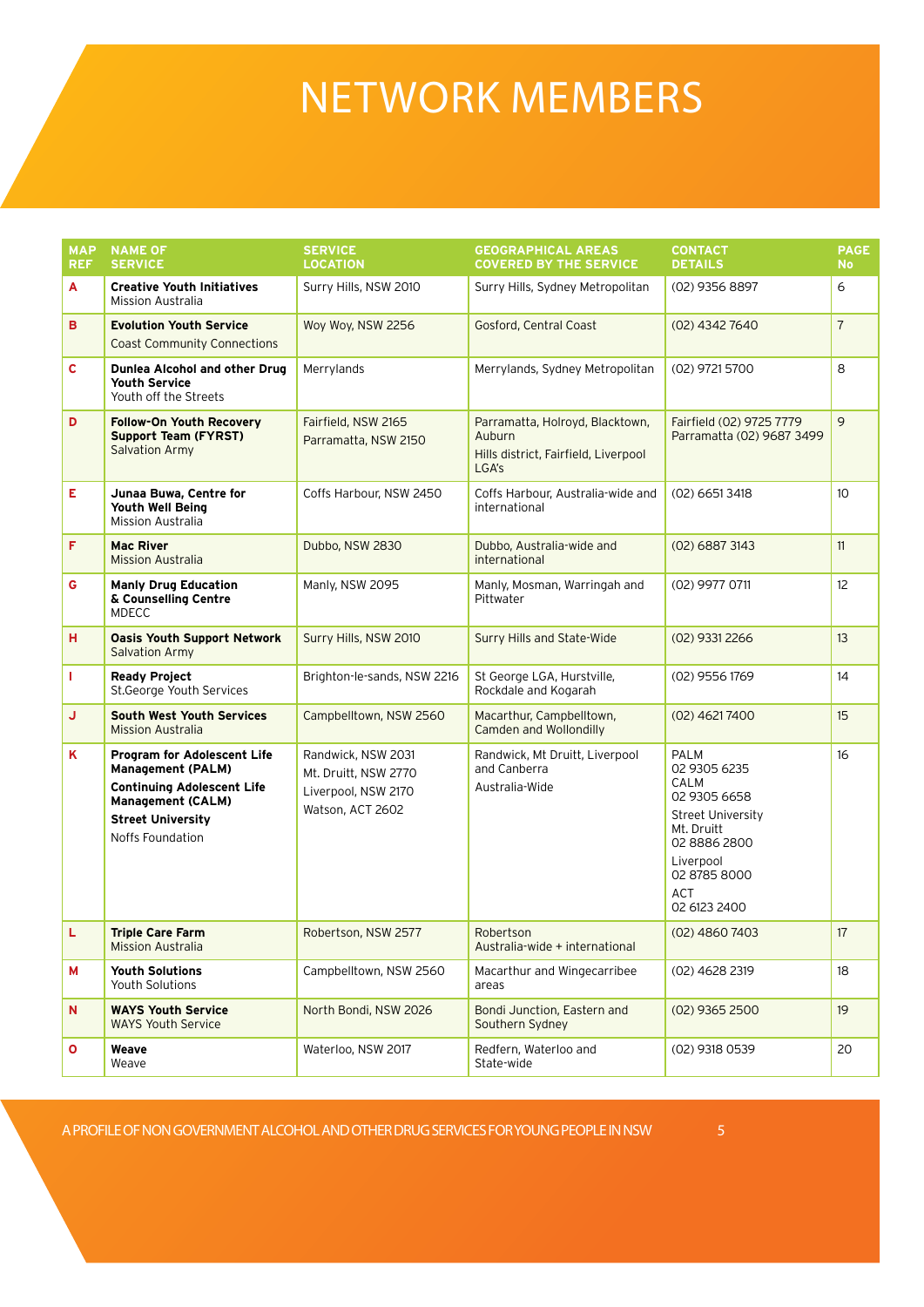## CREATIVE YOUTH INITIATIVE MISSION AUSTRALIA



## OUR CLIENTS

Young people aged 16-25 years who may be experiencing homelessness, mental health concerns, barriers to education and social isolation.

## OUR SERVICES

- We offer two semesters per year with intake occurring in February and July
- Sounds of the Street music program (3 days per week for 20 weeks)
- Artworks! creative arts program (3 days per week for 20 weeks)
- Support from a Student Support Coordinator with housing, educational and personal goals and linkages and referrals to other services.

*"The teachers and staff were incredibly patient, supportive and professional"* Client, 2014

## SOME SERVICE **HIGHLIGHTS**

Each year, Artworks! students at CYI have the opportunity to display their art works at the end of year art exhibition.

Sounds of the Street students have the opportunity to perform at the yearly CD launch and perform songs that they have worked on during their time at CYI.

Young people who access CYI are given the opportunity to express themselves creatively as well as gain access to support services.

## CONTACT US

#### **Creative Youth Initiative (CYI)**

- 19 Denham Street, Surry Hills, NSW 2010
- **T** 02 9356 8897
- **E** [cyi@missionaustralia.com.au](mailto:cyi@missionaustralia.com.au)
- **W**<www.missionaustralia.com.au>



**MISSION AUSTRALIA** we stand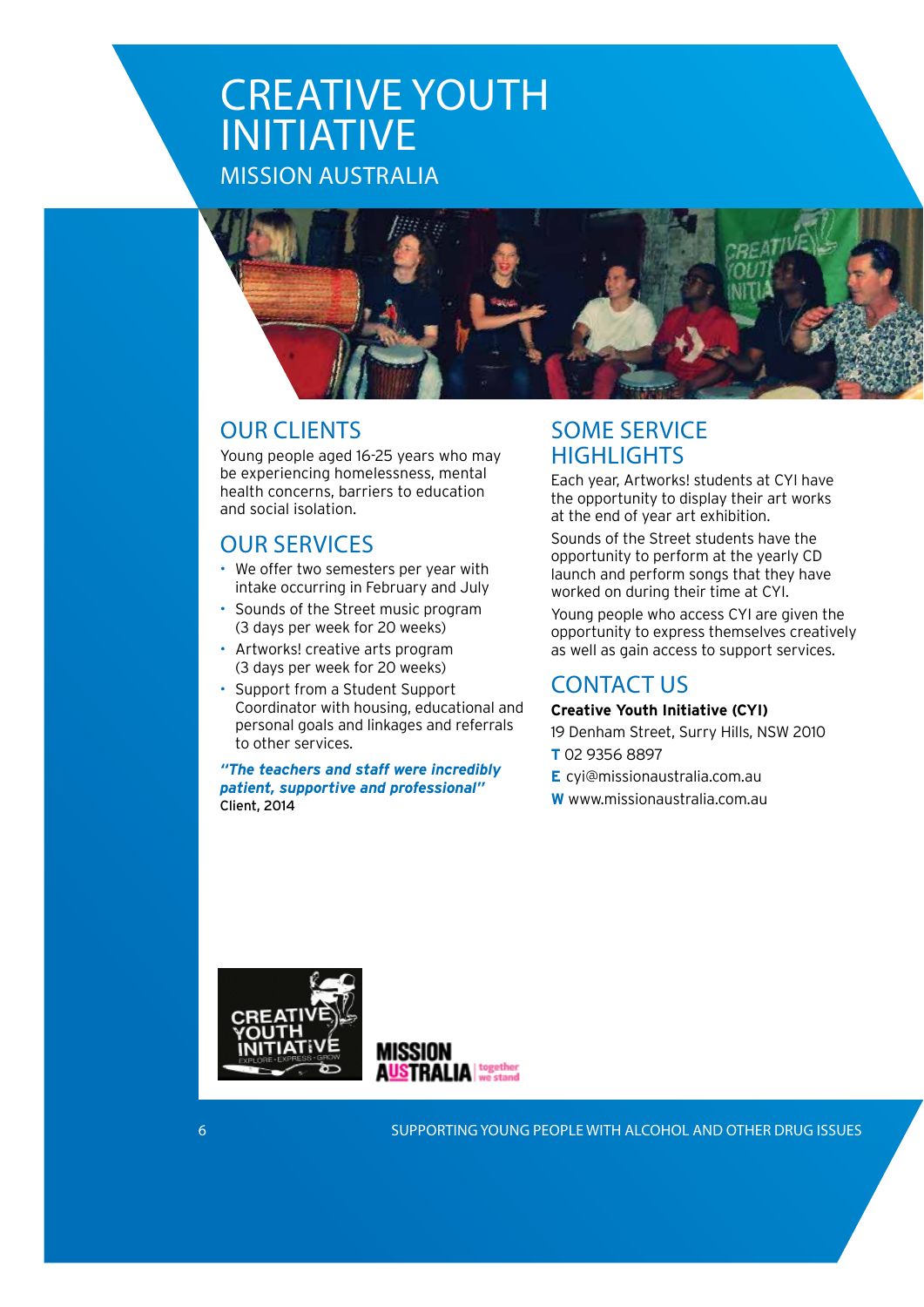## EVOLUTION YOUTH SERVICE COAST COMMUNITY CONNECTIONS





## OUR CLIENTS

Evolution Youth Service provides services to 12-17 year olds and families of those young people.

## OUR SERVICES

Our Services include:

- Drug and alcohol information
- Counselling
- Group work (Anxiety, Quit Smoking, Drumbeat, RAGE, Drug and Alcohol)
- Brief interventions
- Information/community days
- Payment of state debt fines by having counselling

Our service is committed to assisting young people to:

- Remain engaged with education or employment
- Stay connected with their families
- Gain knowledge and skills to make positive life choices
- Support them to achieve their goals We are committed to assisting parents and carers to:
- Know about community services and resources available for families
- Have improved relationships with their child or children.

## SOME SERVICE **HIGHLIGHTS**

- Sexual health day a local school
- Flexibility in delivering group work to suit young people/s needs
- Helping community members pay off debt as a Work and Development Order (WDO) provider
- Community Drug Action Team (CDAT) campaign focusing on psychoactive substances (synthetic drugs)
- Drumbeat group work engaging young people

## CONTACT US

#### **Evolution Youth Service**

- 2 Ross St, Woy Woy, NSW, 2256
- **T** 02 4342 7640
- **E** [leni.conway@coastcommunityconnections.](mailto:leni.conway@coastcommunityconnections.com.au) [com.au](mailto:leni.conway@coastcommunityconnections.com.au)
- **W**<www.coastcommunityconnections.com.au>

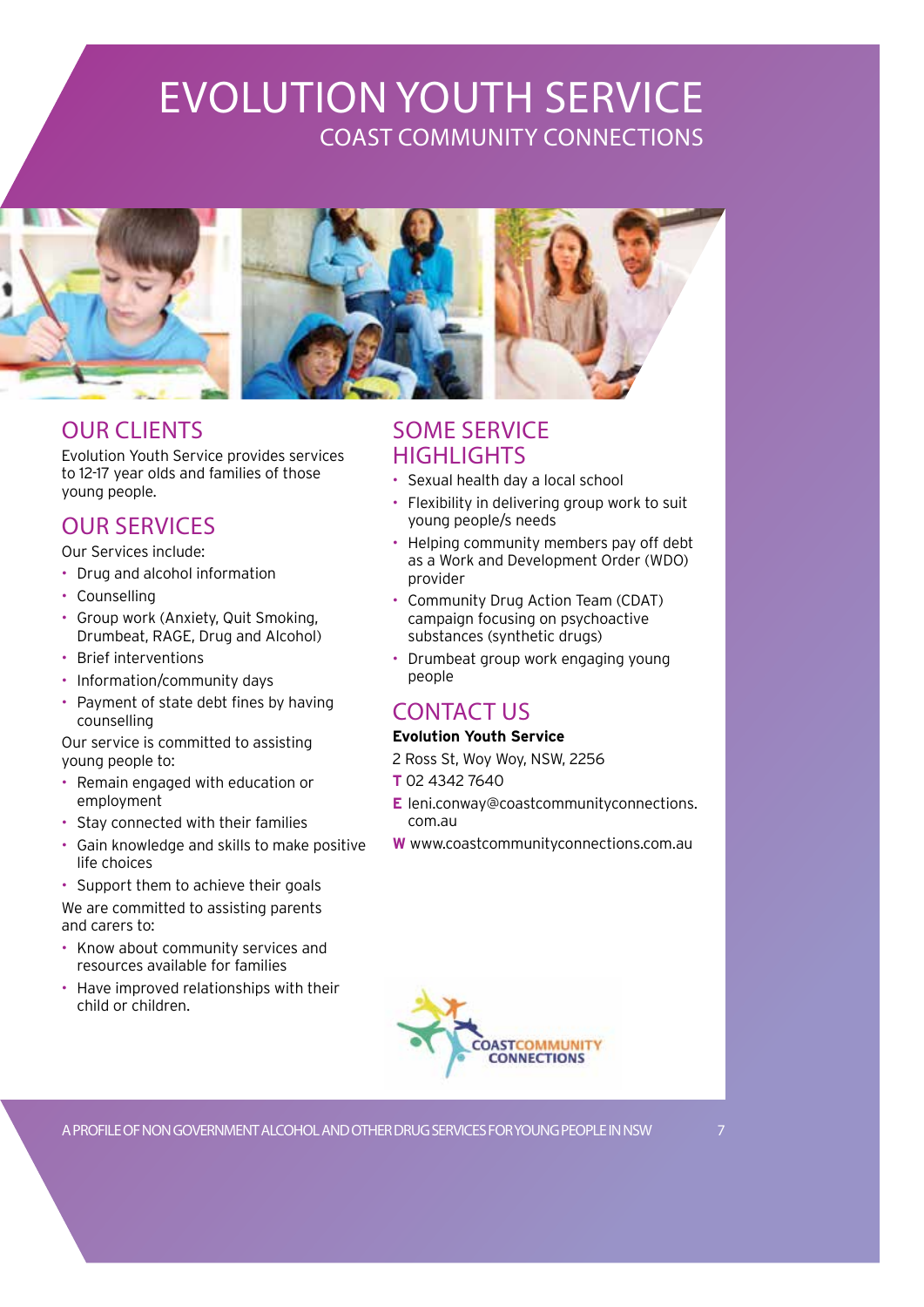## DUNLEA ALCOHOL AND OTHER DRUG YOUTH SERVICE YOUTH OFF THE STREETS



## OUR CLIENTS

The service caters for any young person between the age of 13-19 years who would like to seek help to change their levels and patterns of drug use.

## OUR SERVICES

- Casework
- **Counselling**
- Group work
- Family work
- Family talk program
- Life skills
- Art groups
- Weekly excursions
- After care

## SOME SERVICE **HIGHLIGHTS**

- The Dunlea Alcohol and Other Drug Youth Service is very unique. It's the only non abstinence, non residential, day program available to young people in NSW.
- We provide treatment for problematic alcohol and drug use for young people with different patterns of misuse. As well as supporting families who may be struggling with the issues related to the young person's substance use.
- Dunlea is an accredited service through the Australian Council of Health Care Standards and is funded by the Commonwealth Department of Health.

## CONTACT US

#### **Dunlea Alcohol and Other Drug Youth Service**

- **T** 02 9721 5750
- **E** [Dunlea@youthoffthestreets.com.au](mailto:Dunlea@youthoffthestreets.com.au)
- **W**<www.youthoffthestreets.com.au>

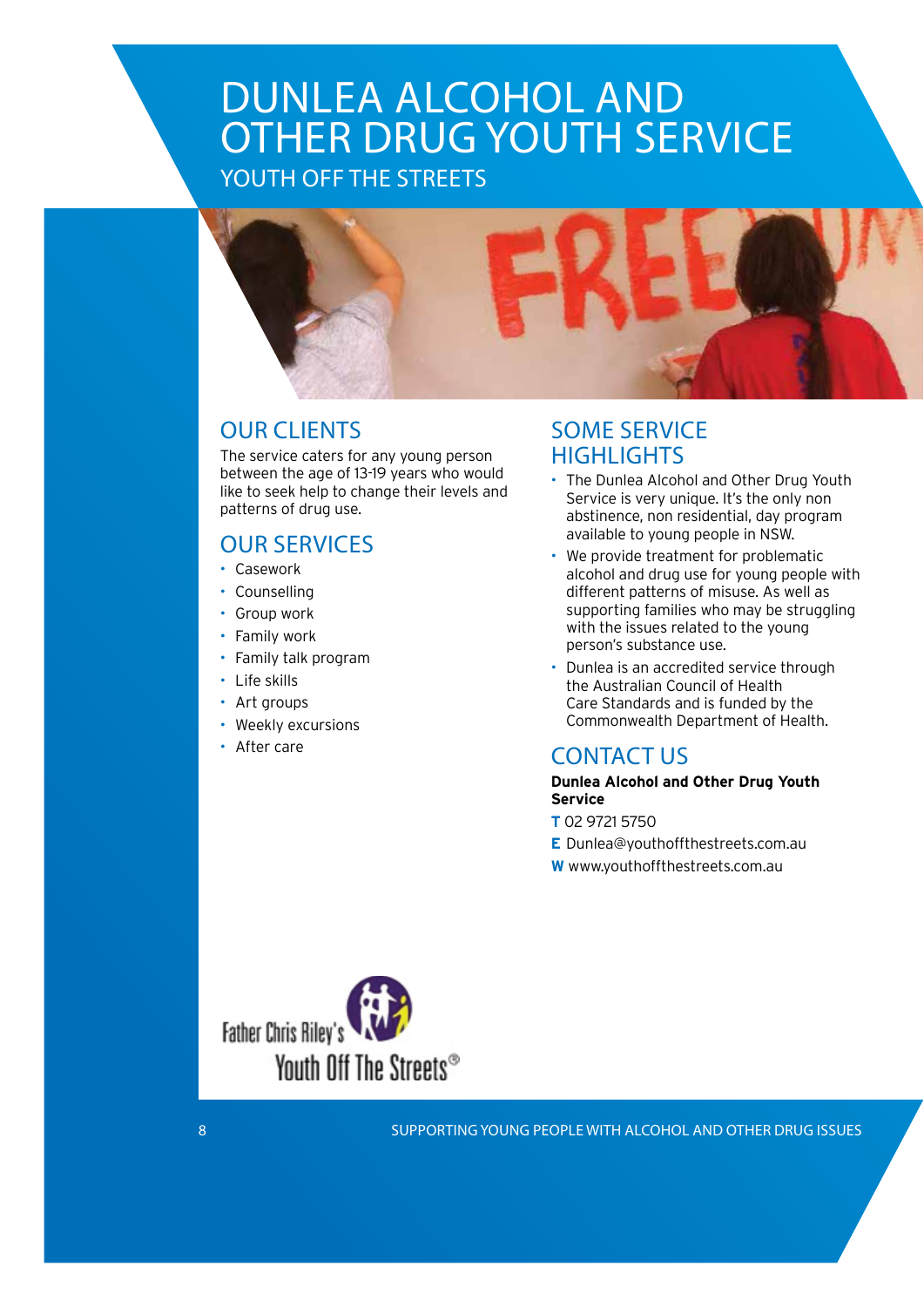# FOLLOW-ON YOUTH RECOVERY SUPPORT TEAM

SALVATION ARMY



## OUR CLIENTS

FYRST is a support service for young people between the ages of 16-25 who would like to address their drug and alcohol issues, in a community setting.

FYRST also offers support to those who are exiting, or have completed detox, rehab or are leaving detention. It provides a mobile support team that can visit at clients at their homes, meet at a cafe or pick up a client from local transport. We are a free service that offers flexible and individual support within a case management model. We have two offices; FYRST Fairfield and FYRST Parramatta.

## OUR SERVICES

- Case management
- Drug and alcohol counselling
- Relapse prevention
- Crisis intervention
- Anger management
- Practical assistance
- Brokerage
- Social Activity Program
- Positive Lifestyle Program 4 Youth
- Workshops on alcohol and other drugs, anger management and consequences of crime



## SOME SERVICE **HIGHLIGHTS**

FYRST promotes healthy lifestyles and social inclusion to clients by offering activity days, such as; High Ropes Course, Laser Tag, Girls and Boys Groups, BBQ's.

*"Sharon at FYRST Parramatta helped me overcome my pot addiction. I can now get on with my life drug free"*

## CONTACT US

#### **Follow-On Youth Recovery Support Team (FYRST)**

FYRST Fairfield Level 1, Headspace Liverpool 50 Macquarie St Liverpool NSW 2070 **T** 02 8785 3200 **F** 02 8568 7932

FYRST Parramatta **T** 02 9687 3499

#### **Postal Address**

PO Box 324 Doonside NSW 2767

**W** www. <salvos.org.au/youthlink/fyrst>

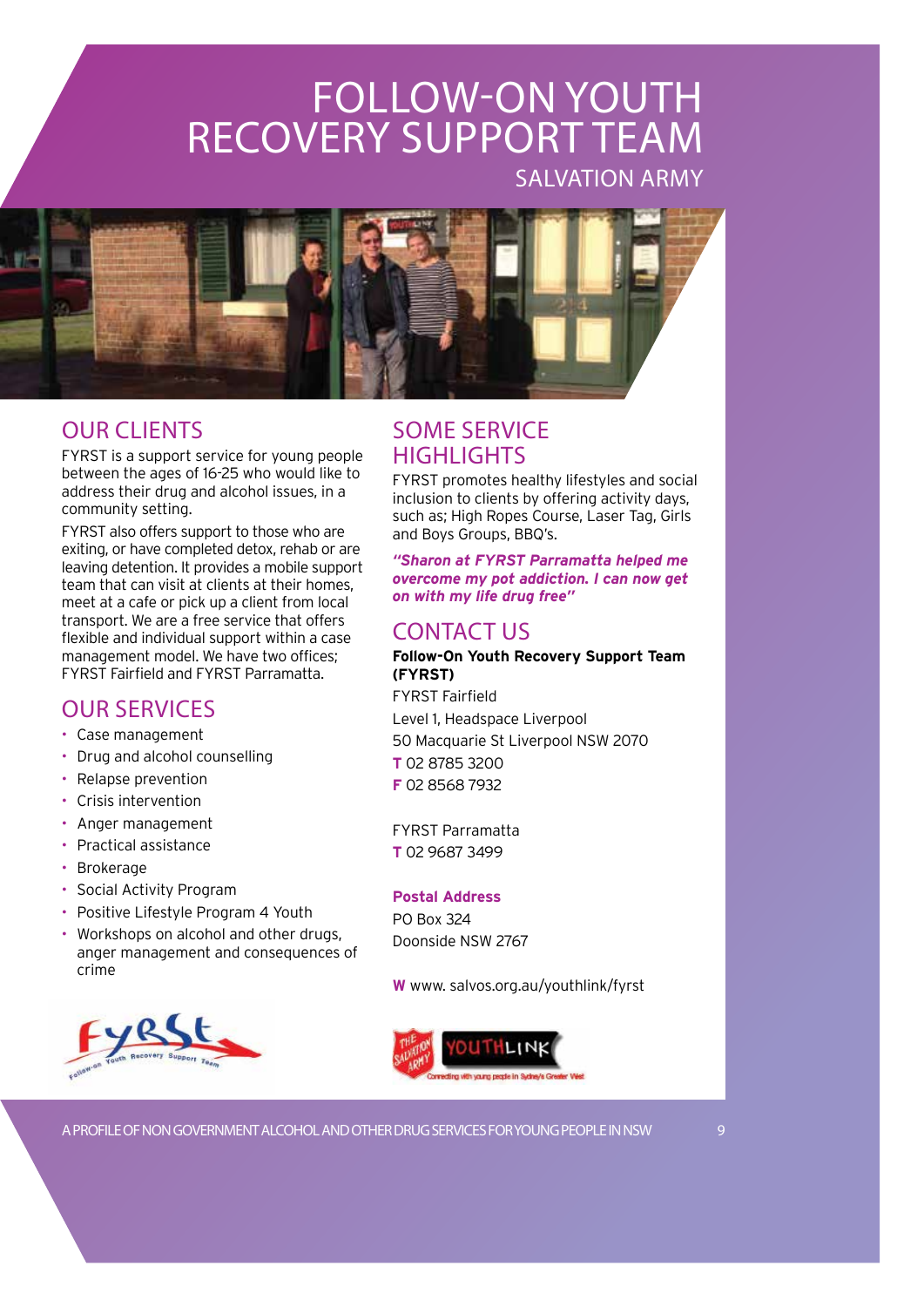## JUNAA BUWA CENTRE FOR YOUTH WELL-BEING



### OUR CLIENTS

Mission Australia's Centre for Youth Well-Being accepts referrals for young people who:

- are aged between 13-18 years
- are previous, current or potential clients of the Department of Juvenile Justice
- have a history of alcohol or other drug use
- are willing to participate in the program.

### OUR SERVICES

Junaa Buwa provides holistic residential rehabilitation for up to 3 months for 8 young people. Services include:

- Residential living skills
- Counselling and case management
- Vocational education and training
- Sport and recreation activities

Please note that Junaa Buwa is a smoke free environment.

## SOME SERVICE **HIGHLIGHTS**

Junaa Buwa works with young people to reduce illicit drug use, criminal behaviour and risk of infectious diseases. We do this by supporting young people to improve physical and physiological health, social functioning, access to education, training and stable accommodation.

*"Junaa Buwa! is a safe place where you can be with yourself sober"* Client Ashleigh 2012

*"Those that challenge you the most, do you the most good"* Staff Tonny 2014

### CONTACT US

**Junaa Buwa! Center for Youth Well-Being**

- **T** 02 6651 3418
- **E** coffsyouthrehab@missionaustralia. <com.au>
- **W**<www.missionaustralia.com.au>

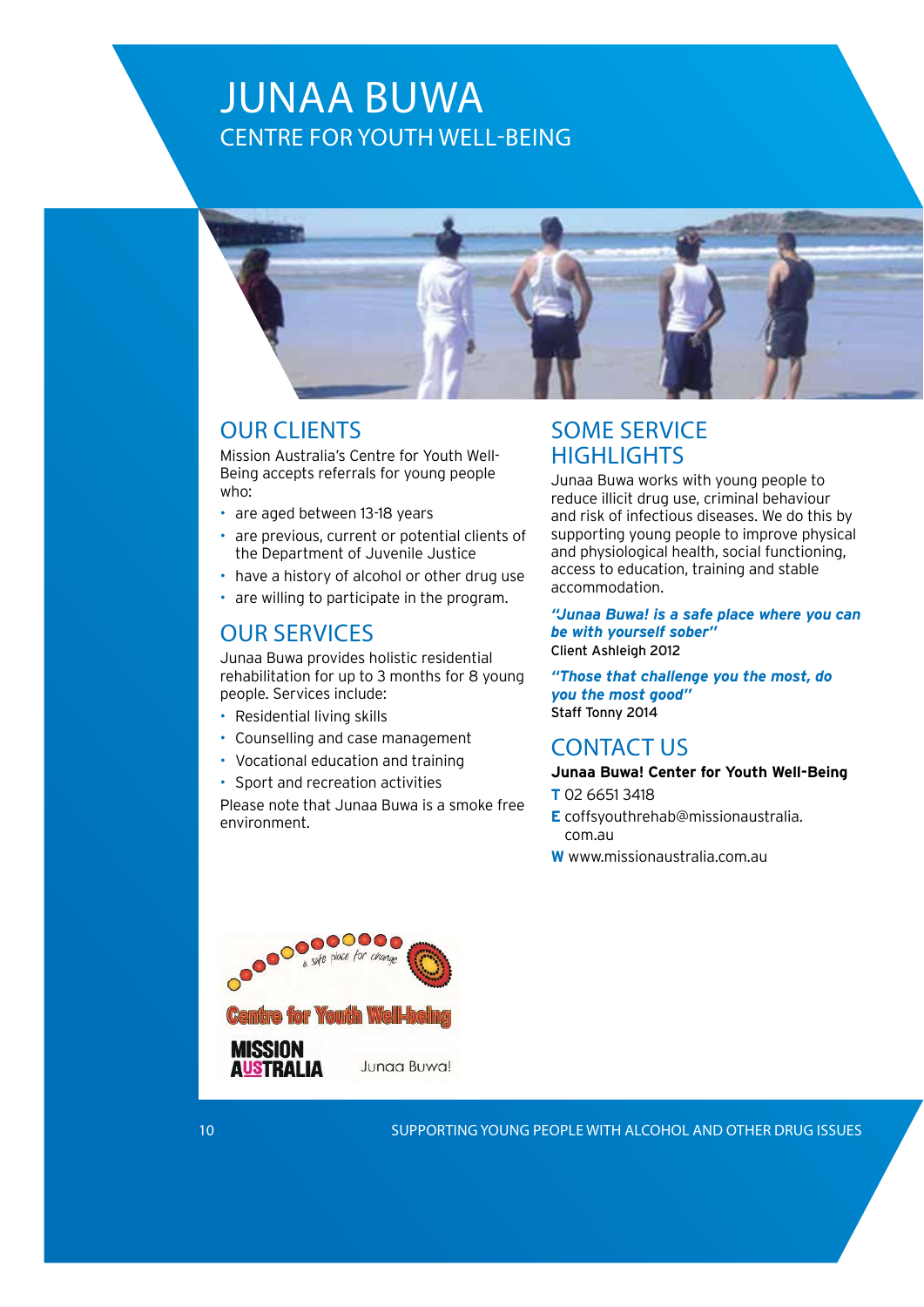## MAC RIVER REHABILITATION CENTRE MISSION AUSTRALIA



## OUR CLIENTS

Mac River provides services for young people, aged 13-18 years whose use of alcohol or other drugs places them at risk of significant harm and offending behaviour.

## OUR SERVICES

Mac River is a 3 month residential drug and alcohol treatment program that includes:

- Residential living skills programs encouraging the improvement
- Counselling and individual case management
- Access to education or vocational activities through NSW Distance Education and TAFE NSW.
- Sport and recreation programs. This includes personal training, boxing program, and cultural programs including art and painting.
- 12 week aftercare support including weekly phone calls and visits from outreach workers with the objective of ensuring that young people have stable accommodation and are supported in achieving their aftercare goals.



## SOME SERVICE **HIGHLIGHTS**

- Access to 12 weeks of aftercare support to assist young people in re-engaging in the community
- Range of programs including Drum Beat and Managing the Bull
- Opportunities for young people to achieve education and vocational goals with some clients obtaining paid employment while completing the program
- Individual case management with a focus on client goals, working with clients to access both internal programs and programs for self-development in the community eg. residents engaging with local sporting teams
- Rural location with opportunities for residents to participate in land and animal care projects

## CONTACT US

#### **Mac River Rehabilitation Centre**

Dubbo, NSW, 2830

**T** 02 6887 3143

- **E** [centralandfarwestnsw@missionaustralia.](mailto:centralandfarwestnsw@missionaustralia.com.au) [com.au](mailto:centralandfarwestnsw@missionaustralia.com.au)
- **W**<www.missionaustralia.com.au>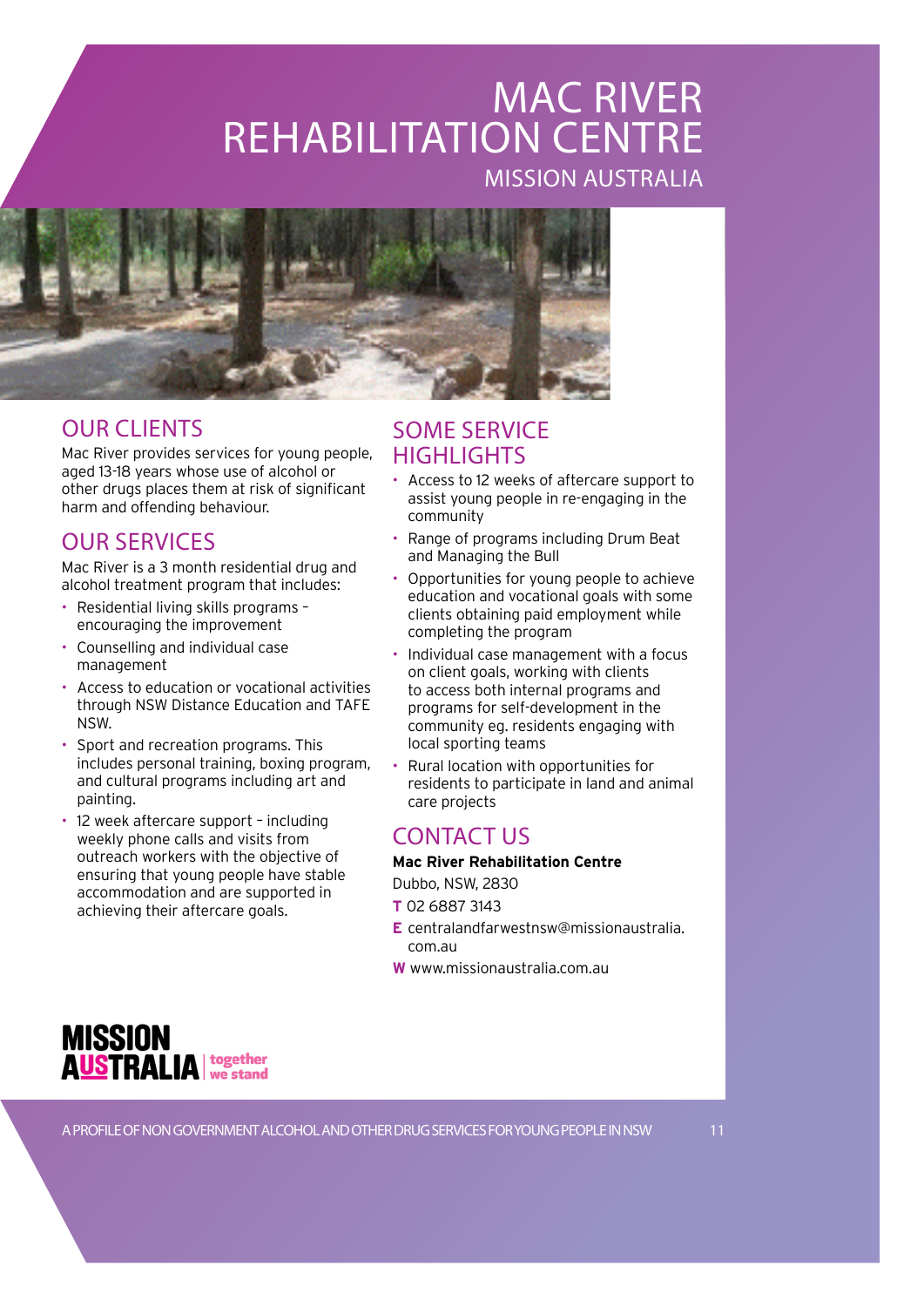# MANLY DRUG EDUCATION & COUNSELLING CENTRE



## OUR CLIENTS

Young people, aged 14-25 with problematic alcohol and/or drug use and their families.

## OUR SERVICES

MDECC is an innovative non government drug and alcohol organisation based on the Northern Beaches in Sydney. We have been serving our community for forty years. MDECCprovide comorbid mental health services and offers alcohol and other drugs counselling and specialised groups. MDECC is quality accredited by the Australian Council on Health Care Standards.

MDECC's philosophy is one of harm minimisation, in line with the National Drug

Strategy 2010 – 2015.

## SOME SERVICE **HIGHLIGHTS**

MDECC works with young people, their families and the broader community to minimise the harms associated with alcohol and other drug use.

Young People:

*"MDECC has helped me weigh up my options"* 

*"I like the friendly atmosphere it makes a BIG difference"* 

Parents:

*I don't think we would still be a family unit if not for MDECC*

## CONTACT US

**Manly Drug Education & Counselling Centre (MDECC)**

- **T** 02 9977 0711
- **E** [admin@mdecc.org.au](mailto:admin@mdecc.org.au)
- **W**<www.mdecc.org.au>

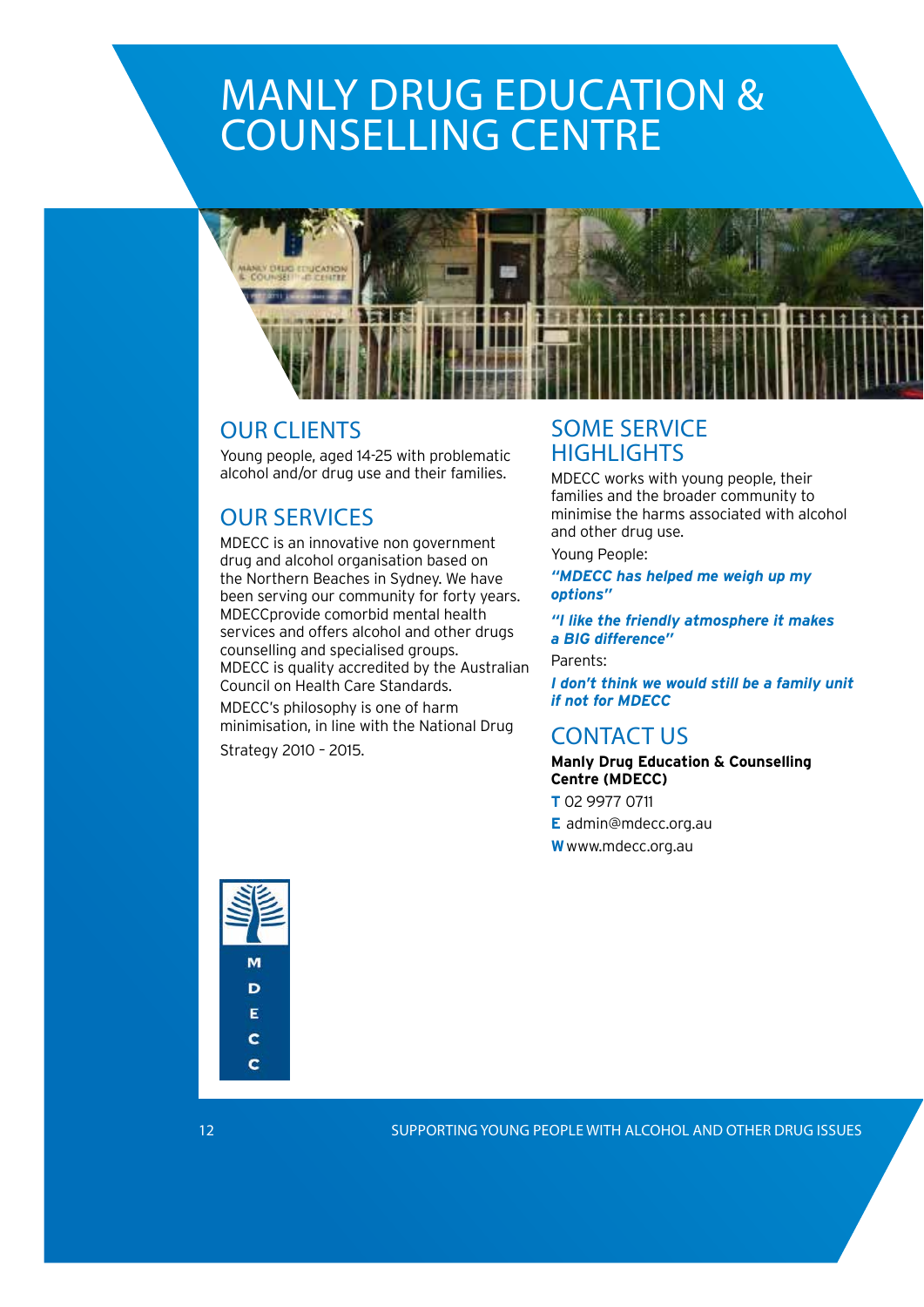## OASIS YOUTH SUPPORT NETWORK THE SALVATION ARMY



## OUR CLIENTS

Oasis Youth Support Network (Oasis) works with young people aged 16-25, most of whom have experienced complex trauma.

## OUR SERVICES

Oasis works under a Trauma Informed Care framework and strives to provide a place of safety and care where young people can find refuge. The Choices Drug and Alcohol services include individual counselling, therapeutic groups and education program, other Oasis Youth Support Network services include:

- Case management
- Drop in centre
- Crisis accommodation
- Outreach housing
- Chaplaincy
- Legal support
- Pathways program
- Driving 4 employment
- Recreational activities
- Streetmedia
- Young parents program
- Outreach fitness centre

## SOME SERVICE **HIGHLIGHTS**

Located in Surry Hills, Oasis provides a wide variety of programs that offer critical points of intervention and support for homeless and disadvantaged young people between 16 and 25 years of age. Oasis works to re-establish choice, self-worth and confidence in a safe environment, empowering young people to move forward in their lives and make positive choices for their futures.

On any given night, Oasis helps to accommodate and feed more than 100 homeless young people in NSW.

## CONTACT US

#### **Oasis Youth Support Network**

365 Crown St, Surry Hills, NSW 2010

- **T** 02 9331 2266
- **E** [oasisysn@aue.salvationarmy.org](mailto:oasisysn@aue.salvationarmy.org)

**W** <salvos.org.au/oasis>

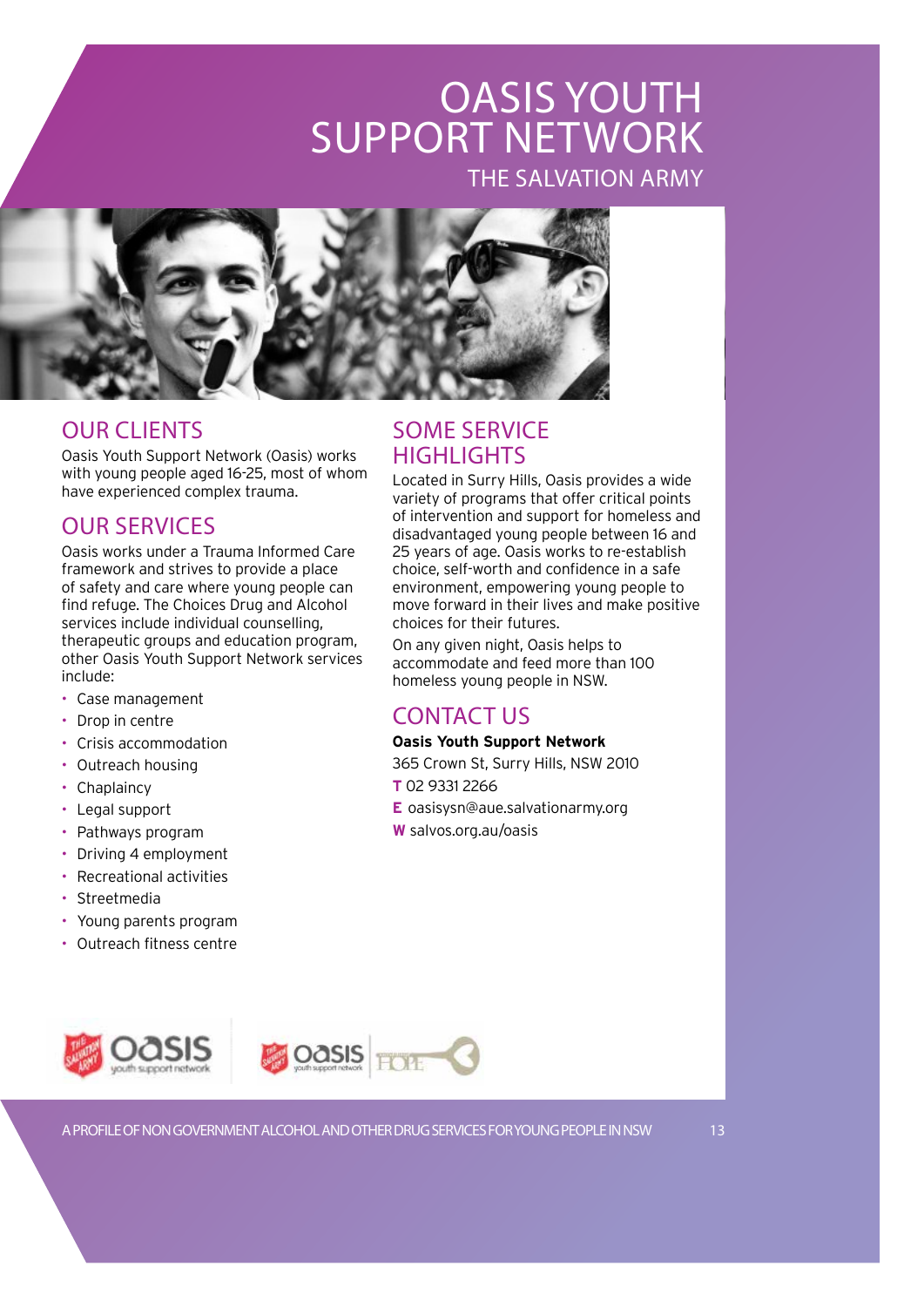## READY PROJECT ST GEORGE YOUTH SERVICES



## OUR CLIENTS

READY clients are young people aged 12-25 who have ties to the St. George area live, work, study and stay) and have issues related to alcohol or drug misuse.

## OUR SERVICES

The Ready Project provides:

- Practical and emotional support (case work) for young people who have AOD misuse issues
- Support to families
- Referrals for ongoing support from appropriate services
- Local services and staff with resources and information about AOD misuse and related issues, this extends from one off provision of information to co-case management
- Age appropriate and specifically targeted AOD workshops for young people.

## SOME SERVICE **HIGHLIGHTS**

- St George Youth Services is a non-profit community organisation providing FREE services in St George and Sutherland Shire
- READY can see clients in an outreach setting, such as local health service or school.
- READY has been delivering support to young people in the St George area for over 25 years.

## CONTACT US

#### **READY Project St George Youth Service**

Cnr Moate Avenue and Princess Street Brighton Le-Sands, NSW, 2216

- **T** 02 9556 1769
- **E** [ready@stgeorgeyouth.org](mailto:ready@stgeorgeyouth.org)
- **W**<www.stgeorgeyouth.org>



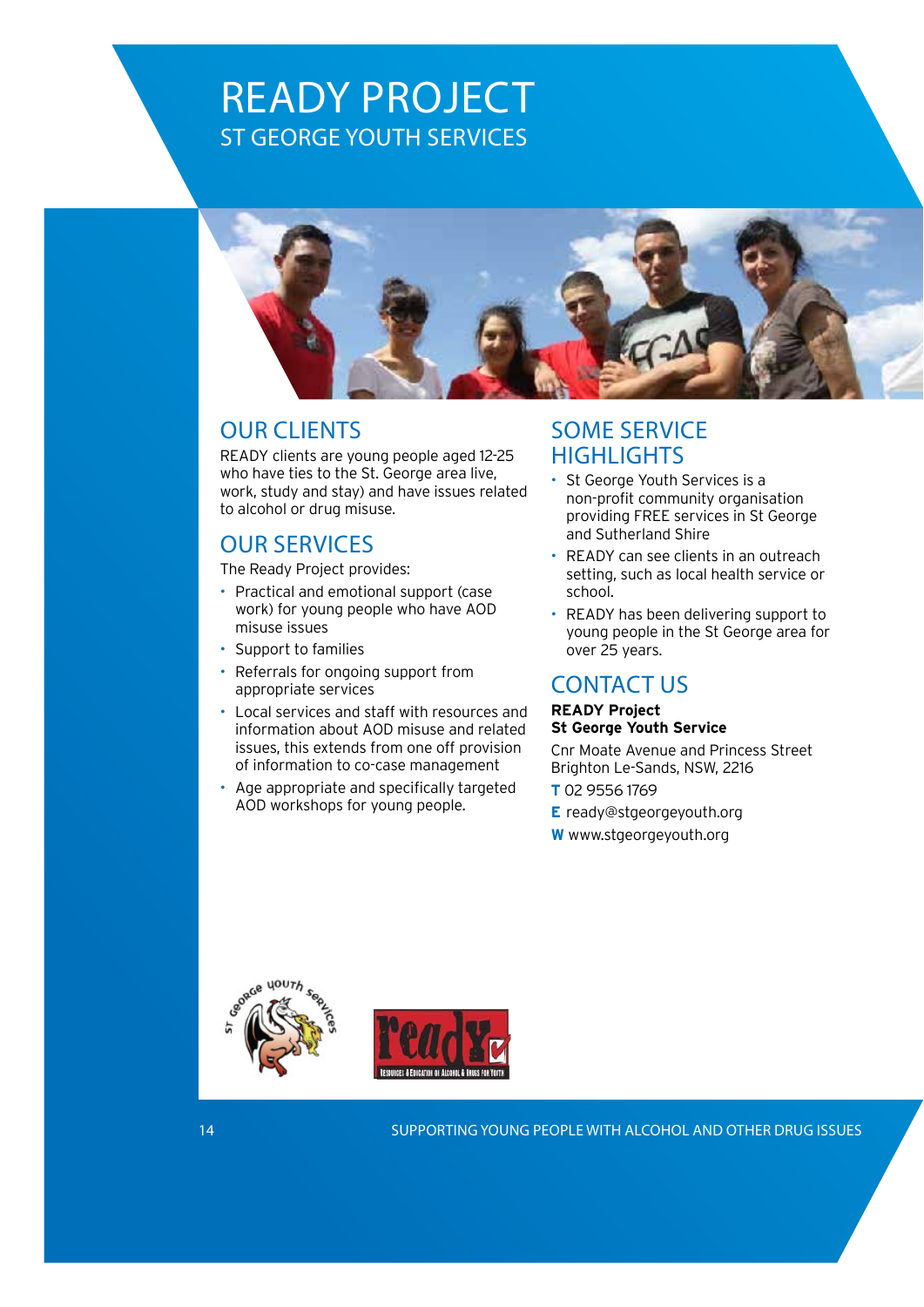## SOUTH WEST YOUTH **SERVICES** MISSION AUSTRALIA



## OUR CLIENTS

Young people aged 12-24 who live in Sydney's Macarthur Area.

## OUR SERVICES

- Daytime drug and alcohol case management and support
- Crime prevention case management.
- Youth counselling (program clients and targeted suburbs)
- Gambling counselling
- Life skills workshops at partner schools

## SOME SERVICE **HIGHLIGHTS**

- Individual case management and group programs at our centre, schools and homes.
- Young people not attending school for months or even years have returned to school or joined the workforce.
- Families accessing SWYS have reported improved communication between family members and other health services.
- Daily cannabis users involved in petty crime have substantially reduced their drug use and found part time employment.

## CONTACT US

#### **South West Youth Services**

Level, 1/167-169 Queen St, Campbelltown, NSW, 2560 507 Dobell Rd, Claymore, 2559

18 Woodward Cres, Miller, NSW, 2168

**T** 02 4621 7400

**E** [kellyp@missionaustralia.com.au](mailto:kellyp@missionaustralia.com.au)

**W**<www.missionaustralia.com.au>

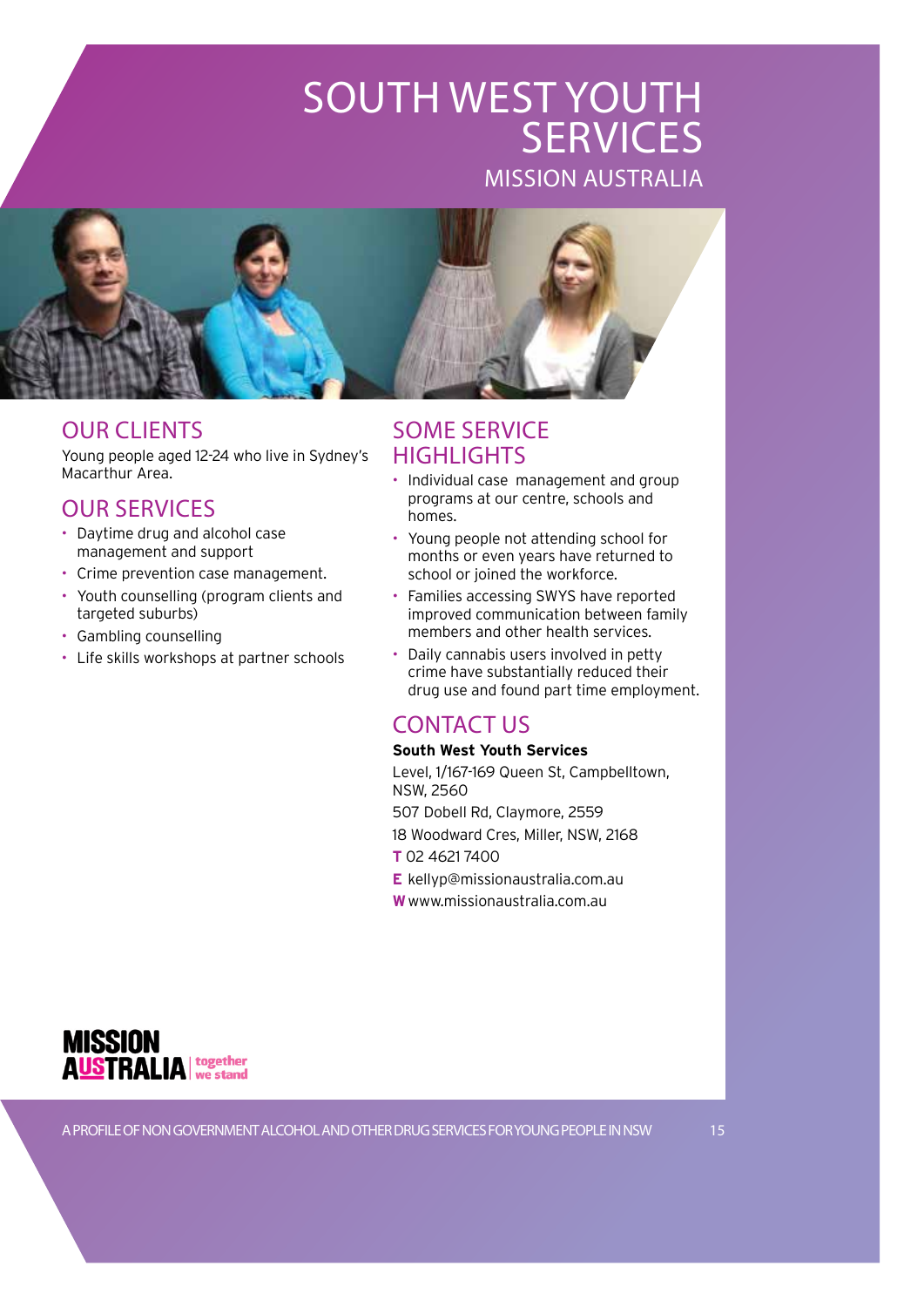## PROGRAM FOR ADOLESCENT LIFE MANAGEMENT (PALM) CONTINUING ADOLESCENT LIFE MANAGEMENT (CALM) STREET UNIVERSITY THE NOFFS FOUNDATION



## OUR CLIENTS

The Noffs Foundation works with vulnerable adolescents who are at risk of significant drug, alcohol, mental health and trauma related harms, aged 12–26 in a variety of treatment environments.

## OUR SERVICES

- PALM (Program for Adolescent Life Management): 3 month residential treatment program for young people aged 13-18 years in Sydney and the ACT.
- CALM (Continuing Adolescent Life Management): Community outreach program designed to link young people back with their families and wider communities. Based in Sydney and ACT.
- Street University: Includes a multitude of programs designed by everyday people who are willing to engage with marginalised young people in the areas of Liverpool and Mt. Druitt.
- Out-clients and Schools Program: Providing outreach and school counselling to individuals aged between 12–18 based in Sydney and the Central Coast.
- Getting It Together Scheme (GITS): Aboriginal counsellor offering counselling and brokerage in the Blacktown and Mt Druitt LGA.
- Take Hold: ACT based mentoring program supporting young people who are transitioning into or out of homelessness.

## SOME SERVICE **HIGHLIGHTS**

The Foundation is continuing to work closely with researchers at the University of New South Wales to conduct long term outcome studies to improve service design and delivery as well as providing valuable information to the wider sector.

*"Thank you Noffs... For once I feel like I actually belonged somewhere. I'll never forget my time in PALM and the most wonderful people I've ever met. So thanks again to you..... I'm me again"*

## CONTACT US

#### **The Noffs Foundation**

206a Alison Road, Randwick, NSW, 2031\* **T** 02 9305 6600

- **E** [noffs@noffs.org.au](mailto:noffs@noffs.org.au)
- **W**<www.noffs.org.au>

\*Main office address. For further information regarding the Ted Noffs Foundation locations, refer to pages 4 and 5 of this resource or alternatively contact the services directly.

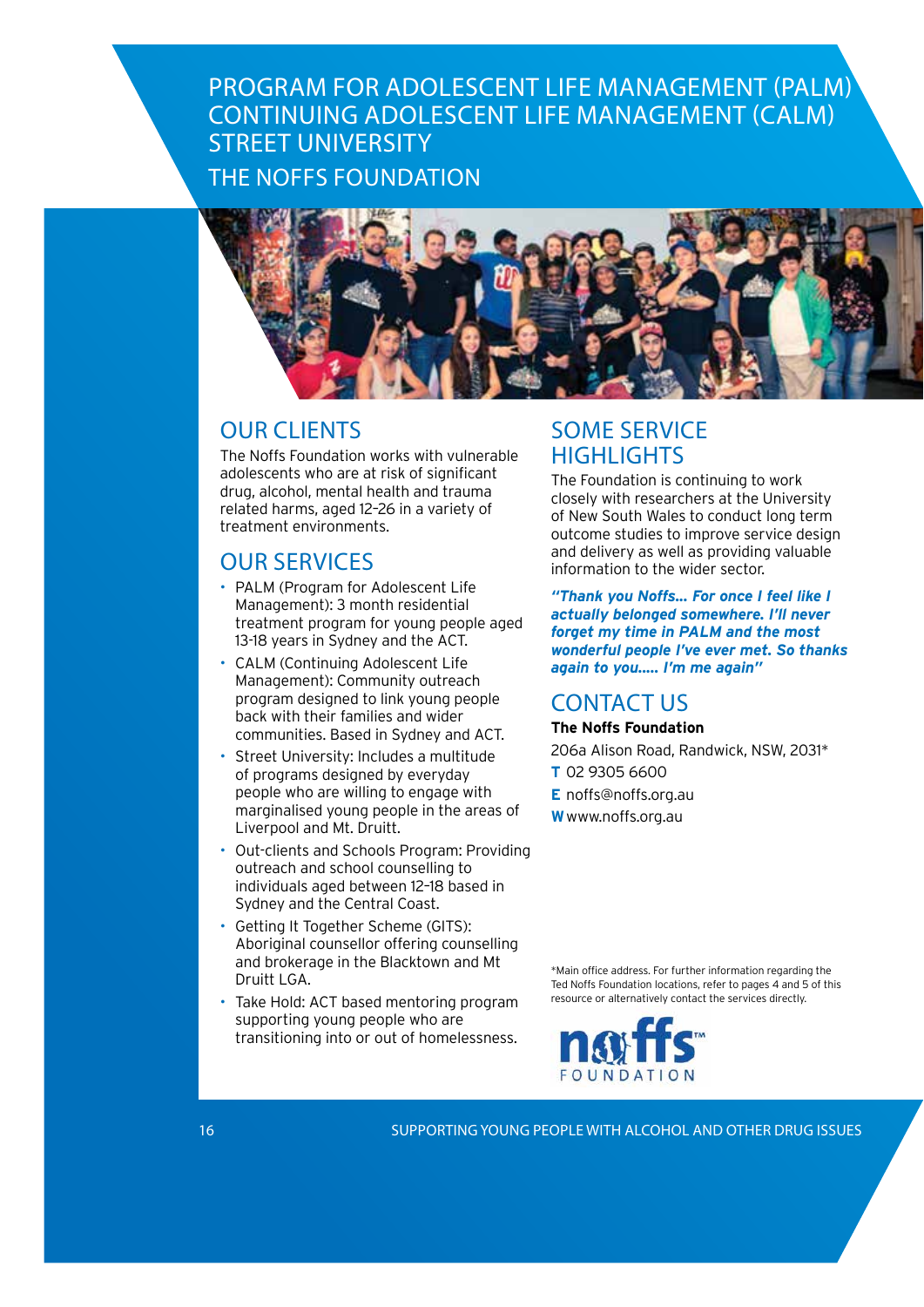## TRIPLE CARE FARM MISSION AUSTRALIA



## OUR CLIENTS

Young people aged 16-24 years. Referrals are accepted from Australia and international sources.

## OUR SERVICES

Triple Care Farm is a residential, dualdiagnosis AOD and mental health service. Clients attend for 3 months and service provision includes:

- Residential living-skills program
- Vocational education and training program (including opportunities for accredited coursework)
- Individualised case management and holistic treatment planning
- Modified Dialectical Behaviour Therapy group program (specifically catering to youth with AOD concerns)
- Individual counselling and psychosocial intervention
- Sport and recreation program
- 6-month post-program support

## SOME SERVICE **HIGHLIGHTS**

Situated in the NSW Southern Highlands Triple Care Farm is an award-winning residential youth AOD service.

*"It wasn't easy at times, but with the support of staff and students I stuck with it."*

Student, 2013

*"I feel a lot stronger, physically and mentally."* Student, 2014

*"I've seen a lot of positive change in myself and others."* Student, 2014

## CONTACT US

#### **Triple Care Farm**

188 Knights Hill Rd, Robertson, NSW, 2577 **T** 02 4860 7400

- **E** [tcf@missionaustralia.com.au](mailto:tcf@missionaustralia.com.au)
- **W**<www.sdmf.org.au/youth>-programs/ triple-care-farm
- **W**<sd.missionaustralia.com.au>/281-triplecare-farm

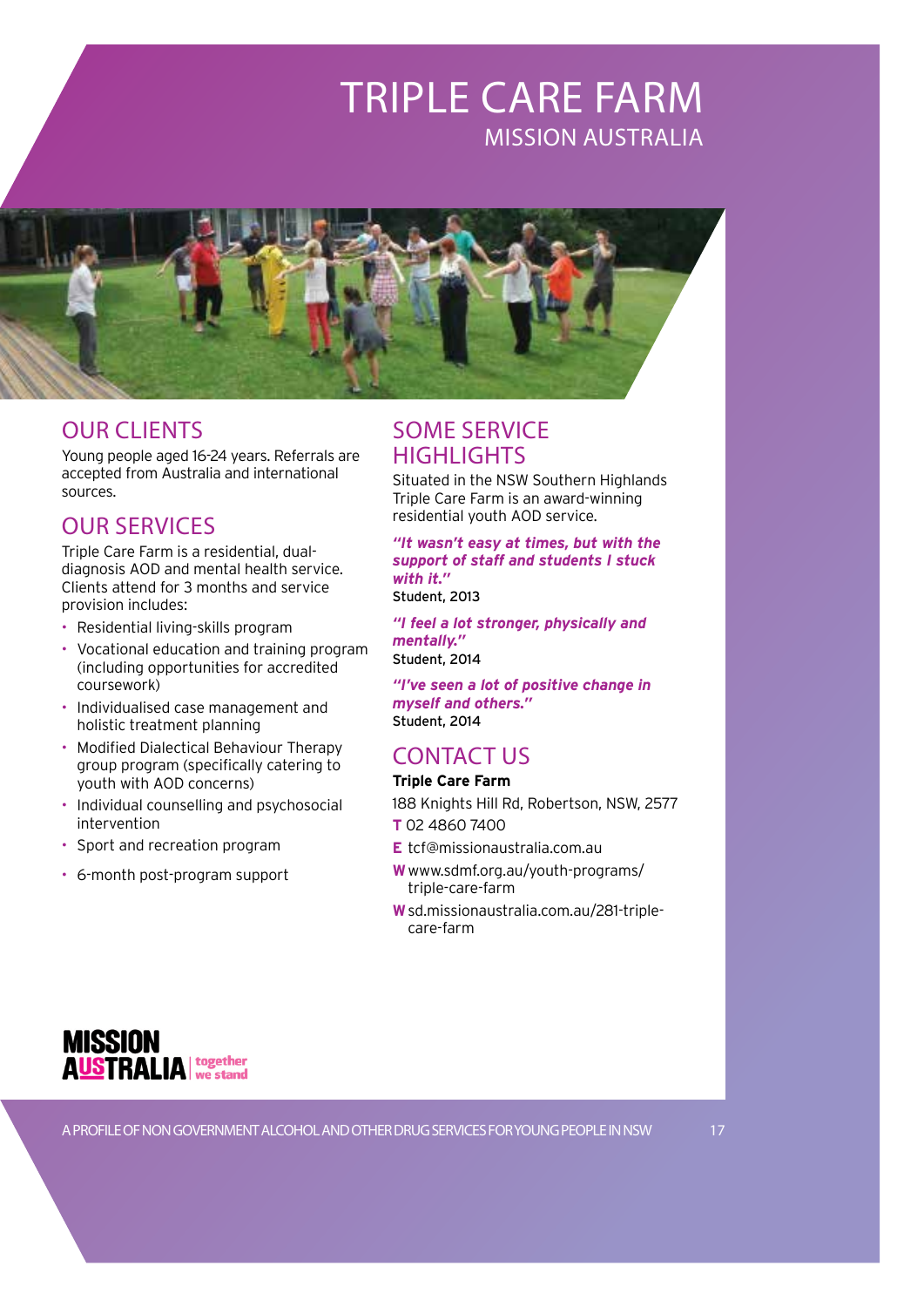# YOUTH SOLUTIONS



### OUR CLIENTS

Young people 12–25 years of age and the broader community in the Macarthur and Wingecarribee regions of NSW.

## OUR SERVICES

Youth Solutions is a youth drug and alcohol prevention and health promotion charity.

Our services:

- prevention and health promotion
- drug and alcohol education
- community programs
- information and referral

Youth Solutions has a Youth Advisory Group (YAG) consisting of passionate young people 15–25 years of age from Macarthur. YAG members are involved in peer education workshop facilitation and health promotion campaigns.

## SOME SERVICE **HIGHLIGHTS**

- Youth Solutions has been servicing the Macarthur and Wingecarribee regions since 1988
- 'Highly Commended' Youth Service of the Year, Youth Action Youth Work Awards 2014
- The 'Safe Celebrations Project' won the ZEST Award for Exceptional Community Partnership in a Local Government Area in 2014

*"We are grateful for the knowledge you shared on such an important topic and were surprised how little we knew ourselves! Thank you for being part of our Camp team!"* 

Assistant Principal from a local high school

*"The YAG has been an amazing and supportive community for me, and for that I am grateful. It has been incredibly enriching and rewarding to attain such a sense of social involvement, activism and self-worth within this secure and comforting environment that really fosters growth and development."*

Previous Youth Advisory Group member

### CONTACT US

#### **Youth Solutions**

Suite 19, Level 4, Macarthur Square Shopping Centre, Gilchrist Drive, Campbelltown, NSW, 2560

- **T** 02 4628 2319
- **E** [info@youthsolutions.com.au](mailto:info@youthsolutions.com.au)
- **W**<www.youthsolutions.com.au>

#### **Social Media**

- **F** <www.facebook.com/youthsolutionsnsw>
- **T** <www.twitter.com/youthsolutions>
- **Y** <www.youtube.com/YouthSolutionsNSW>
- **I** [www.instagram.com/youth\\_](www.instagram.com/youth)solutions



18 SUPPORTING YOUNG PEOPLE WITH ALCOHOL AND OTHER DRUG ISSUES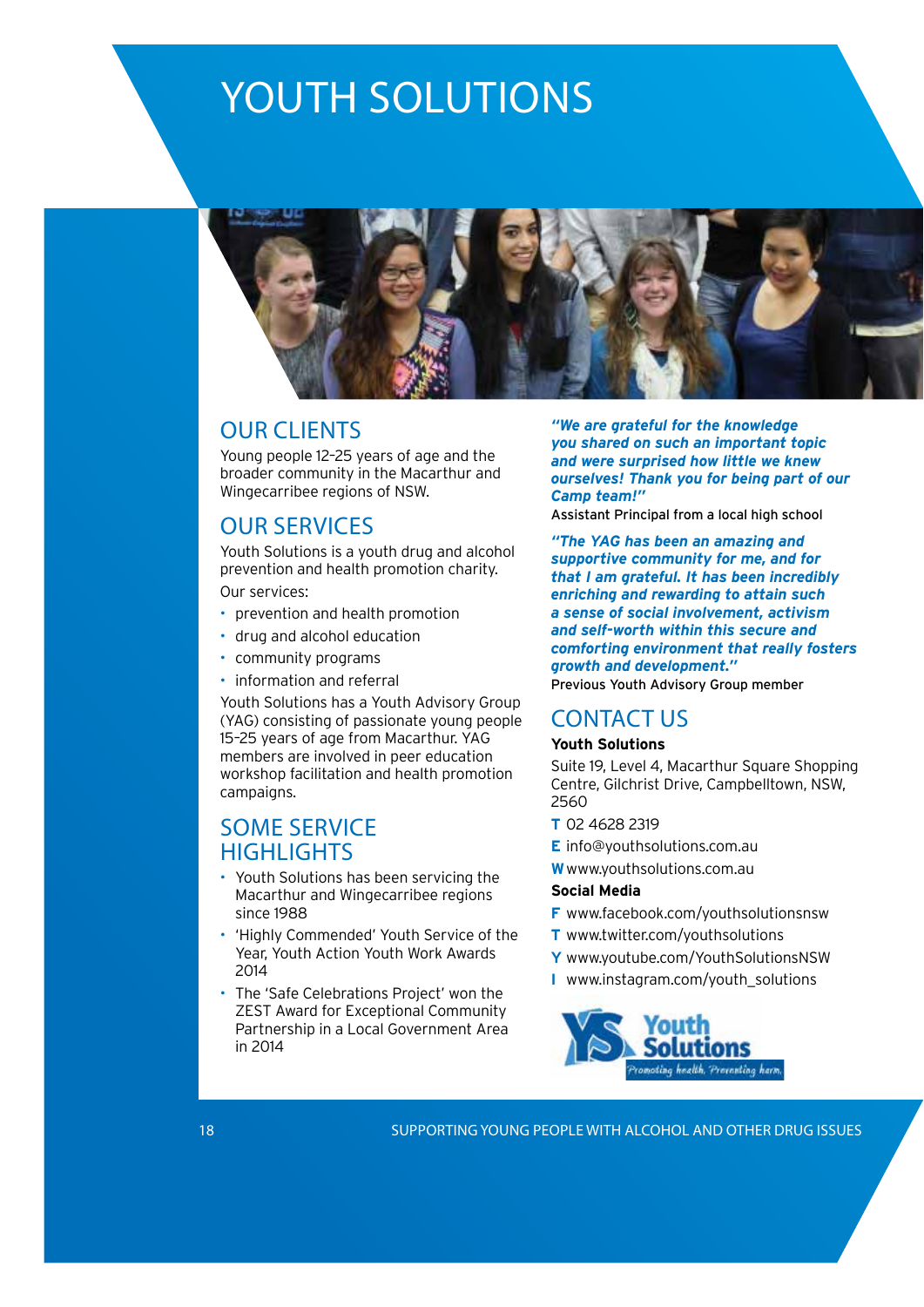## WAYS YOUTH SERVICES WAVERLEY ACTION FOR YOUTH SERVICES



## OUR CLIENTS

Young people aged between 9-24 years, and their families from the Eastern Suburbs, South Sydney and City of Sydney.

## OUR SERVICES

- Youth Centre recreation services for young people; Hangout space, Tweenies Program 9–12 years, Holiday Programs, Art, Sport and Music.
- Outreach Saturday night outreach van, Safe Summer Survival – This is a peer education outreach project addressing risk behaviours in relation to sexual health and alcohol and other drugs use amongst young people. We provide outreach to young people during the summer months at venues such as the beach or music festivals.
- Education and Training: - WAYS High School - POEM is accredited for Years 9, 10, 11 and 12.

- WAYS Youth Training offers Cert I – IV in Retail and Business and 14 other subjects.

• Case management, Counselling and Assessments for young people aged between 12-24 and their parents/caregivers. We assist young people to address issues relating to school, mental health,



alcohol and other drugs, self esteem and relationships.

- Health promotion: AOD, sexual health, healthy relationships are programs that are run throughout schools and other community services
- Free "Effective Parenting" courses/ workshops for parents with adolescent children twice a year
- Clinical services: general practice, optometrist, acupuncture

## SOME SERVICE **HIGHLIGHTS**

- WAYS Counselling services has significantly increased the number of AOD counselling sessions provided between 2010-2013, increasing from 47 to 73, in response to the increasing need in the local area.
- Two full-time Adolescent and Family Counsellors are now part of the WAYS team so we are even better equipped to meet the needs of our clients.

## CONTACT US

#### **WAYS Youth Services**

63A Wairoa Avenue, North Bondi, NSW, 2026 **T** 02 9365 2500

- **E** [ways@ways.org.au](mailto:ways@ways.org.au)
- **W**<www.ways.org.au>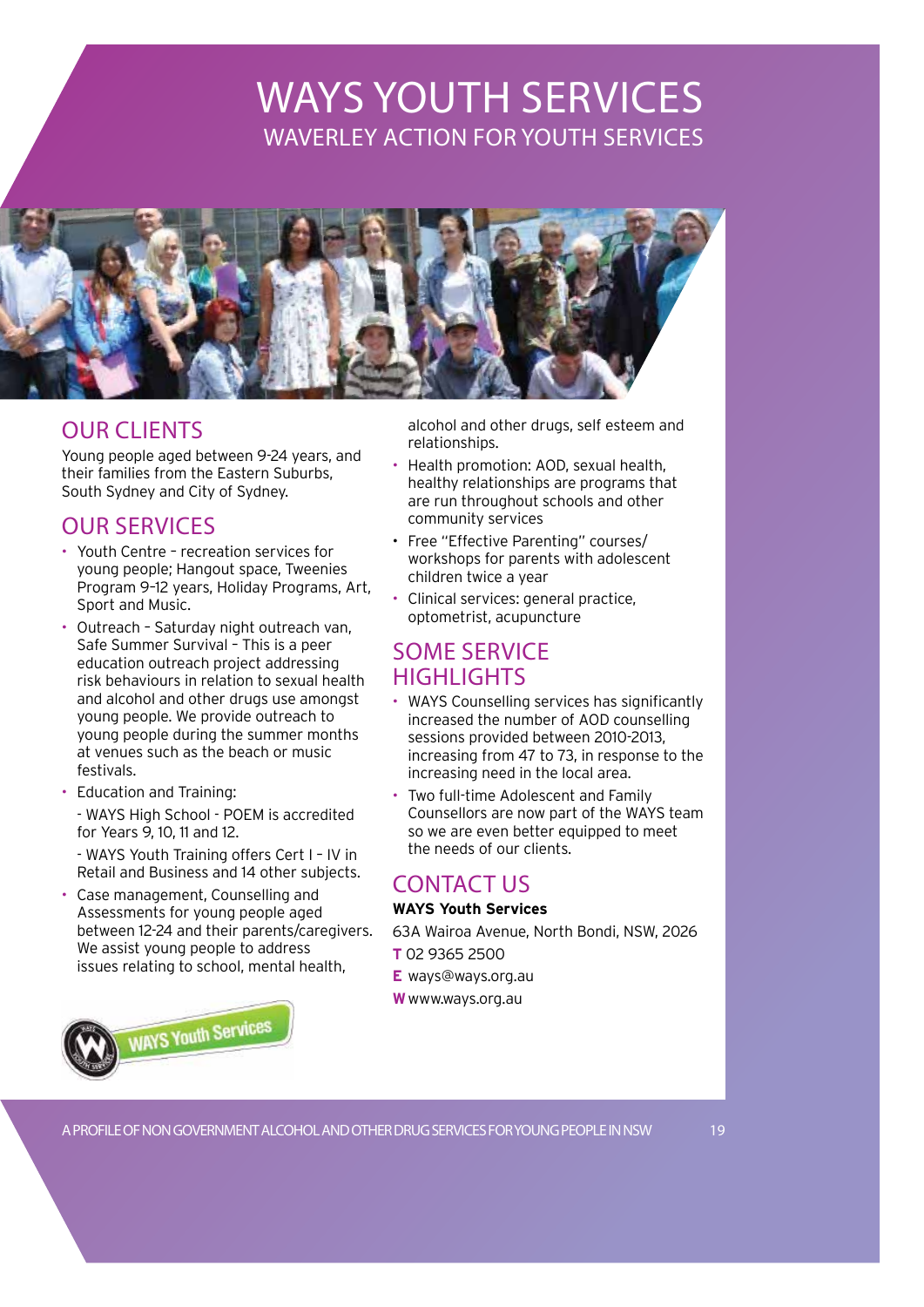# SPEAKOUT WEAVE YOUTH AND COMMUNITY SERVICES



## OUR CLIENTS

Young people aged 12-28 with coexisting issues of AOD use and mental health.

## OUR SERVICES

WEAVE provides a combination of casework, counselling and project work for clients experiencing coexisting issues around their AOD use and mental health. WEAVE is a culturally appropriate service dedicated to providing support for Aboriginal clients and the broader community. Clients referred through to the SPEAKOUT program engaged in either one or a combination of all types of support from the service.

SPEAKOUT programs include:

- Practical casework
- Counselling
- Youth projects including:
	- › Social group
	- › Wilderness therapy
	- › Horticulture therapy
	- › Outreach programs at RPAH and Concord Hospital, Juniperina Juvenile Justice Centre and Green Square School.



## SOME SERVICE **HIGHLIGHTS**

The SpeakOut program provides a combination of both casework/counselling support as well as various projects designed to engage our client group with exciting therapeutic pro social activities.

### CONTACT US

#### **WEAVE Youth and Community Services**

- **T** 02 9318 0539
- **E** [sam@weave.org.au](mailto:sam%40weave.org.au?subject=)
- **W**<www.weave.org.au>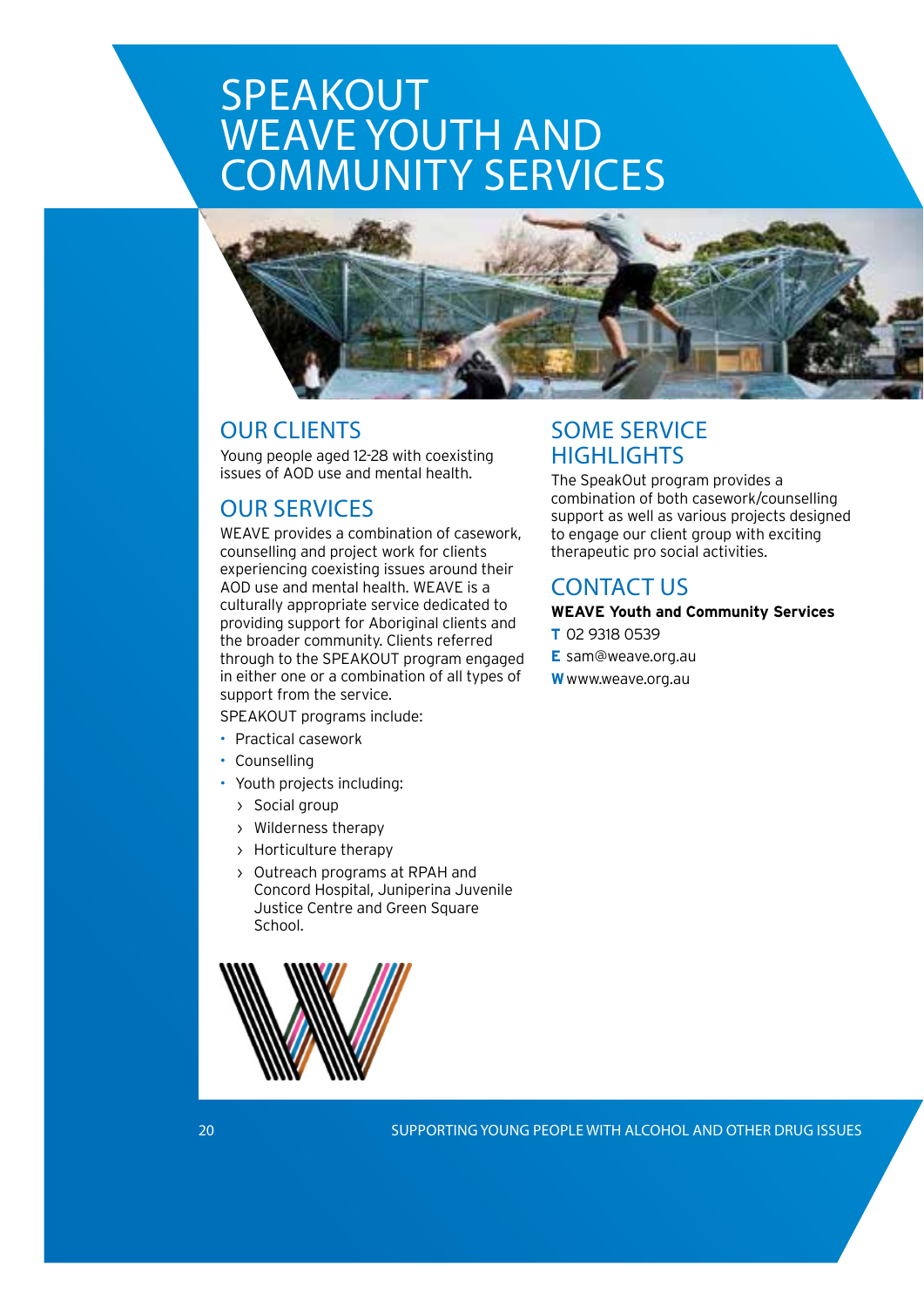

## ABOUT THE NETWORK OF ALCOHOL AND OTHER DRUGS AGENCIES

The Network of Alcohol and other Drugs Agencies (NADA) is the peak organisation for the non government alcohol and other Drugs sector in NSW.

NADA represents over 100 organisational members that provide a broad range of services including alcohol and other drug health promotion, early intervention, treatment, and after-care programs. These community based organisations operate throughout NSW. They comprise both large and small services that are diverse in their structure, philosophy and approach to alcohol and other drug service delivery.

NADA's goal is to advance and support non government alcohol and other drugs organisations in NSW to reduce alcohol and drug related harm to individuals, families and the community.

NADA provides a range of programs and services that focus on sector representation and advocacy, workforce development, information management and data collection, governance and management support plus a range of capacity development initiatives.



NADA is governed by a Board of Directors primarily elected from the NADA membership, and is primarily funded by the NSW Ministry of Health.

Further information about NADA, its programs and services is available on the NADA website at [www.nada.org.au.](www.nada.org.au)

#### **Network of Alcohol and other Drugs Agencies**

PO Box 2345, Strawberry Hills, NSW, 2012

- **T** 02 9698 8669
- **E** [feedback@nada.org.au](mailto:feedback@nada.org.au)
- **W**<www.nada.org.au>

## FURTHER INFORMATION

For further information about the Youth AOD Services Network contact:

- **E** [info@nada.org.au](mailto:info@nada.org.au)
- **W** <www.nada.org.au>



This resource and the Youth AOD Services Network is support by the Commonwealth Department of Health.